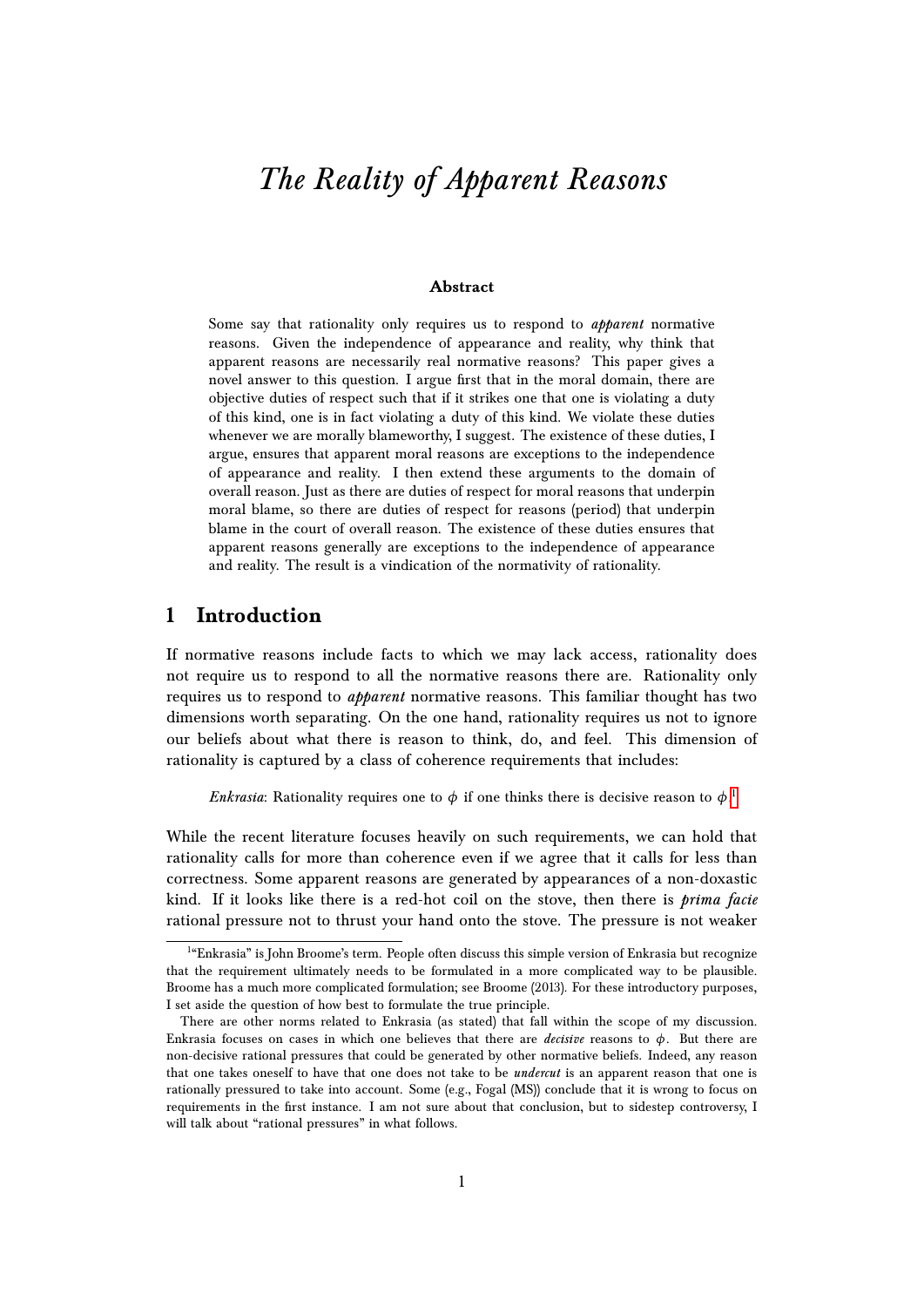if the appearance is misleading (unbeknownst to you), nor if you lack the explicit belief that there is decisive reason not to burn yourself.

Extending a familiar idiom, I will call the rational pressures exerted by our *de dicto* beliefs about reasons *structural apparent reasons* and the rational pressures exerted by other appearances *substantive apparent reasons*. While these rational pressures are worth distinguishing, they have something in common: they depend on *how things appear to us*. Because appearances can deceive, a question arises: do we necessarily gain a real reason to  $\phi$  if there is an apparent reason to  $\phi$ ?

It is unclear why this would be so. It is not true in general that apparent Fs are real Fs. So, why think that apparent reasons are necessarily real reasons or even necessarily generate real reasons? Sure, they line up with real reasons in many actual cases. In our world, there is a real reason not to thrust your hand onto the stove in the sort of case described earlier: appearances of red-hot coils reliably indicate the presence of red-hot coils. But it is not a necessary truth that perceptual appearances are reliable indicators of the facts. And so it is unclear why apparent reasons would *necessarily* be real reasons.

Failing to see an optimistic answer to our question, many conclude that apparent reasons are no exception to the thought that apparent Fs need not be real Fs.<sup>[2](#page-1-0)</sup> On this view, rational pressures do not necessarily provide real reasons.

While this view is tempting, it leaves us with a puzzle. Even from a third-person point of view, it looks like a mistake for someone to *φ* when she has decisive apparent reasons not to  $\phi$ . It is not a merely apparent mistake, one might think. But if apparent reasons are not necessarily real reasons, it would seem not necessarily to be a real mistake. If there was no real case against  $\phi$ -ing, how could it have been a mistake to  $φ$ ? We can continue to call it a "mistake of rationality" even if it is not a real mistake, just as we could continue to call mistakes of etiquette "mistakes of etiquette" even knowing that they are often not real mistakes. But that merely gives us another way to describe the puzzle.

The puzzle, then, is simple. If we accept the tempting view that apparent reasons are not necessarily real reasons, we cannot obviously explain why mistakes of rationality are real mistakes. But if we reject the tempting view, we face an explanatory burden: we must explain what is special about apparent reasons that makes them exceptions to the thought that apparent Fs need not be real Fs.

One might try to find a way between the horns of this dilemma. There is a familiar strategy when it comes to the rational pressure exerted by normative beliefs.<sup>[3](#page-1-1)</sup> One can try to understand the requirement to  $\phi$  if one believes that there is decisive reason to  $\phi$  in a wide-scope way:

*Enkrasia–Wide*: Rationality requires that [if you think there is decisive reason to  $\phi$ , you *φ*].

We can hold that failing to comply with *this* requirement is a mistake even if the belief is false. For one can comply with this requirement in two ways: by revising the belief or by  $\phi$ -ing. One might then hope that this proposal will generalize.

<span id="page-1-1"></span><span id="page-1-0"></span> $^{2}$ See e.g. Scanlon (1998), Kolodny (2005), Raz (2005), Parfit (2011), and Broome (2013). 3 See Broome (1999).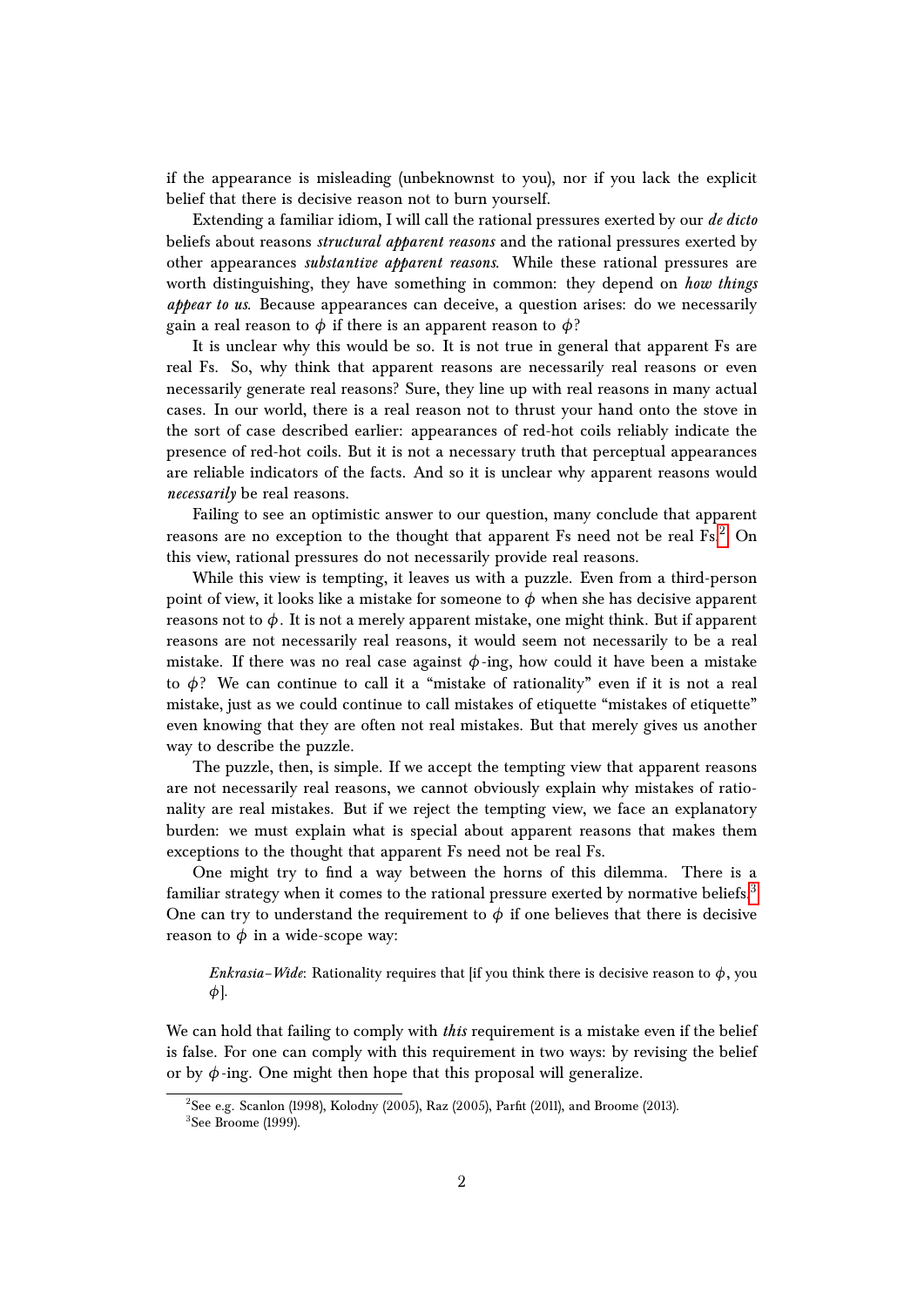Questions remain, however. A question that has been at the center of the debate about the normativity of rationality is what the reasons for complying with requirements like Enkrasia–Wide would be. The wide-scope approach does not answer this question by itself. By itself, the approach merely shows us how to avoid bootstrapping. Sure, bootstrapping was perhaps the only reason for thinking that rational requirements *couldn't* be normative. But to vindicate the normativity of rationality, it is not enough to show that it is false that rationality couldn't be normative. One also has to give a story about why there is reason to be rational. And the most prominent wide-scoper confesses that he is unable to find reasons that would explain the force that rational requirements appear to have.<sup>[4](#page-2-0)</sup> So, while wide-scoping might abate the problem, it does not solve it.

There are other reasons to doubt that wide-scoping addresses the fundamental problem. Not all appearances are doxastic. It might appear to one that there is decisive reason to  $\phi$  before one has formed the belief that there is decisive reason to *φ*. [5](#page-2-1) Such appearances can generate rational pressure: if it non-doxastically appears that there is decisive reason to  $\phi$  and it does not appear that there are reasons to mistrust that appearance, then there is rational pressure to  $\phi$ . But one cannot drop the appearance that there is decisive reason to  $\phi$  through reasoning in the way that one can drop the belief that there is decisive reason to  $\phi$  through reasoning. If so, this rational pressure looks like a narrow scope kind of pressure.<sup>[6](#page-2-2)</sup>

Yet there is no less reason to think that non-doxastic appearances can be misleading than to think that beliefs can be false. Such appearances fall within the scope of the remarks that generate our puzzle. One might say that these appearances exert a different kind of rational pressure than that exerted by beliefs. But that fact would just show that our puzzle is more general than many assume.

For these reasons, I will assume that wide-scoping does not solve the fundamental puzzle. For one thing, wide-scoping gives us no story about what the reasons for being rational would be, and indeed is consistent with skepticism about the normativity of rationality. For another thing, the fundamental problem is not just a problem about coherence requirements. It is a broader problem about the normativity of apparent reasons. I will not be assuming that wide-scoping fails to capture the form of coherence requirements. Indeed, I think the positive view I will ultimately defend explains why there is reason for us to comply with wide-scope coherence requirements. I only set aside wide-scoping as affording by itself a solution to the fundamental puzzle about the normativity of rationality.

So, how can we solve this puzzle? Most contributors to the literature take it for granted that apparent reasons are not necessarily real reasons, though some have recently held that apparent reasons are normatively significant in virtue of determining

<span id="page-2-1"></span><span id="page-2-0"></span><sup>4</sup> See Broome (2005, 2008, 2013).

 ${}^{5}$ Huemer (2007) is a big source of the idea that non-doxastic appearances extend beyond the perceptual case. The idea is also found in the literature on intuitions; cf. Bengson (forthcoming).

<span id="page-2-2"></span> $<sup>6</sup>$  Here I rely on a weak version of what Kolodny (2005) calls the "Reasoning Test". All that my version</sup> assumes is that if a rational requirement governing a conflict between states A and B is wide-scope, then it is psychologically possible to reason one's way out of the conflict by dropping A or by dropping B. I do not assume—as I think Kolodny wrongly assumes—that one has to be able to reason from B to dropping A and from A to dropping B.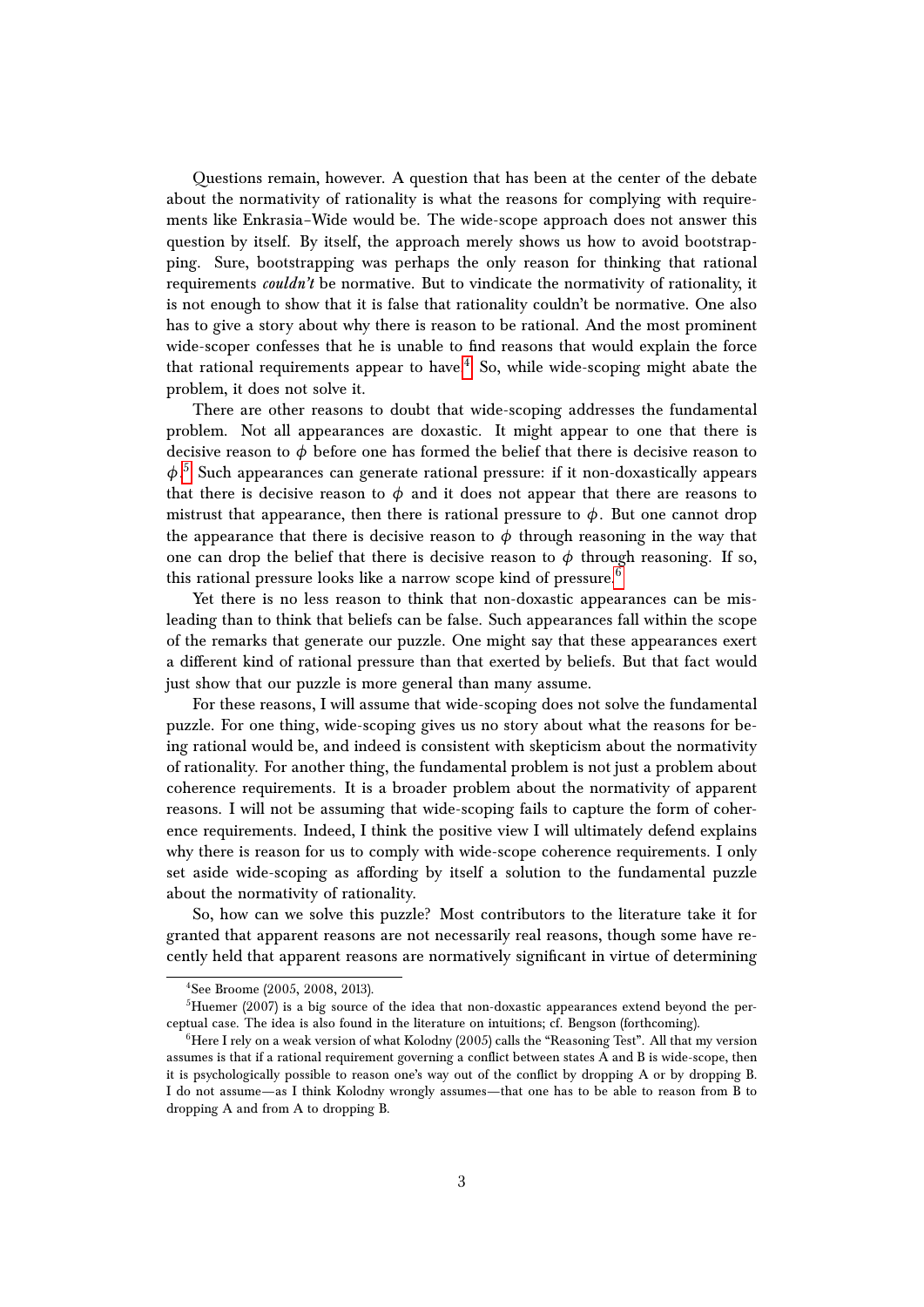what we ought to do in the deliberative sense of "ought".<sup>[7](#page-3-0)</sup> More familiar responses are to (i) tell an error theory, (ii) give an account of the reasons for satisfying wide-scope requirements, or (iii) mimic Prichard on the normativity of morality and hold that there are reasons to be rational without giving an explanation that appeals to reasons from another domain. $^8\,$  $^8\,$  $^8\,$  I am not satisfied with these proposals. But rather than argue against them, I want to pursue a kind of alternative that has been ignored. This alternative simply maintains that having an apparent reason to  $\phi$  does necessarily give one a real reason to  $\phi$ , and sets out to explain how this is possible.

My account of how this is possible is the *Respect for Reasons Account*. It says that the problem with someone who is irrational is that this person violates an objective duty of respect for reasons. To develop this account, I begin in §2 with a point that I exploit throughout. Whenever a source of reasons calls for respect, we find an exception to the idea that having an apparent reason to  $\phi$  does not guarantee having a real reason to  $\phi$ . Specifically, for any source of reasons X that calls for respect, if  $\psi$ -ing would violate a duty one has to X, then if it appears that by  $\phi$ -ing one would be  $\psi$ -ing, one's intentionally  $\phi$ -ing would violate the duty of respect for X (other things being equal).<sup>[10](#page-3-3)</sup> This is because intentionally doing what appears to violate your duties to  $X$  is a paradigmatic way to manifest disrespect for  $X$ .

With these ideas in place, I defend a more ambitious claim in §3: whenever one fails to respond rationally to apparent reasons, one is violating a duty of respect for reasons. This is because failures to respond to the apparent reasons will involve doing what, if the appearances were veridical, would amount to failures to respond to the reasons. And such failures are incompatible, I argue, with manifesting respect for reasons. From this and the preliminary points made in §2, it will follow that appearances of reasons provide genuine reasons. And these are serious reasons, since they are explained by duties of respect.

Of course, one might wonder what exactly this duty of respect for reasons involves and where it comes from. Anticipating these questions, I spend time in §2 unpack-

<span id="page-3-0"></span><sup>&</sup>lt;sup>7</sup>This is in effect Ross (2012)'s view. For discussion of the deliberative "ought", see Kiesewetter (2011). Schroeder (2008) uses subjective reasons to explain rational requirements, but he does not make the further claim that they explain what we ought to do in the deliberative sense. So he does not address the normativity problem. Kolodny (2005) agrees that what we ought rationally to do is what we ought to do in a subjective sense.

<span id="page-3-1"></span> $8Kolodny$  (2005, 2008a-c) and Raz (2005) pursue option (i). Southwood (2008) and Hussain (MS) pursue option (iii). Many have pursued option (ii), but most give stories for particular coherence requirements rather than giving a general theory for all rational requirements. Bratman (2009) gives an account of the reason to comply with the wide-scope instrumental principle, while Reisner (2011) gives an account of the reasons to comply with epistemic coherence requirements.

<span id="page-3-2"></span><sup>&</sup>lt;sup>9</sup>Note that if we take reasons to be things that stand in reason-for relations, there is a way in which it is true that reasons are sources of reasons. They just are reason-giving facts. Because I understand reasons that way, I will shift between talking about sources of reasons and reasons.

<span id="page-3-3"></span><sup>10</sup>I use this formulation because the point does not turn on one's representing *φ*-ing *as duty-violating*. This is why the duty violation bit is not part of the that-clause after "appears".

The "other things being equal" is meant to fill in for whatever other conditions might be necessary for the duty to be an apparent duty. On sophisticated accounts of apparent reasons like Vogelstein (2012) and Whiting (2013)'s, it is not enough for an apparent fact to be an apparent reason to  $\phi$  that this fact would, if it obtained, give one a reason to  $\phi$ . The fact that there are other necessary conditions indicates that we would have to consult the true theory of apparent reasons to remove the "other things being equal". Since I want to be neutral here, I preserve the "other things being equal".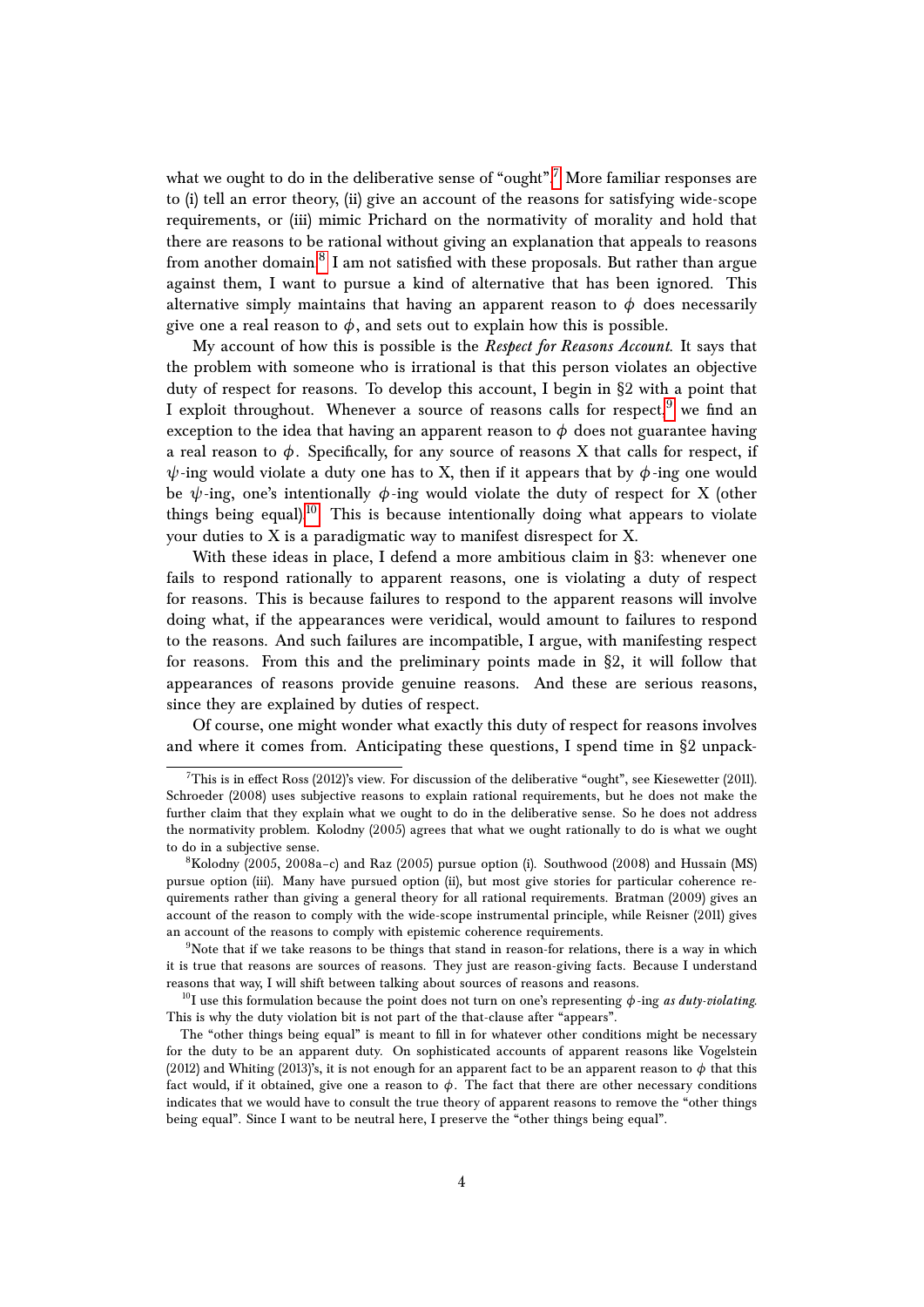ing the notion of respect in a way that stymies the worry that it is merely fetishistic. Following Graham (2014), I will suggest that respect for morally relevant factors (understood *de re*) is a requirement we already have reason to accept as a ground of moral blameworthiness. In positing a duty of respect for reasons, I generalize this suggestion to the domain of overall reason: the duty of respect for reasons is the duty we violate whenever we are blameworthy in the court of overall reason.

The upshot is that the fact that failing to respond to substantive apparent reasons constitutes violation of the objective duty of respect explains why there is objective reason to comply with requirements of substantive rationality. I give a similar argument that failing to respond to structural apparent reasons constitutes violation of an objective duty of commitment to reasons-responsiveness, which I formulate to avoid worries about fetishism and rational akrasia. This duty explains the normativity of (enkratic) structural rationality. So two norms explain the normativity of rationality: a norm of respect underpins the normativity of substantive rationality (§3), and a norm of commitment underpins the normativity of (enkratic) structural rationality (§4). One might worry that the norms will conflict. But I argue in §5 that they do not.

It is compatible with this story that there can be reasons outside a rational agent's ken to which she can fail to conform. But as I explain in §6, if this were true, my view would not predict that we face any incredible dilemma. Competing duties can issue from a single locus. Some values are both fittingly respected and promoted, and respect and promotion can conflict. One might wonder, though: if the pressure to conform to all the reasons outweighed the pressure to manifest respect for reasons, would it follow that the requirements of rationality lack *stringency*? Not, I argue in §6, any sort of stringency that anyone should have ever demanded of rational requirements. After addressing some other objections, I draw things to a close by taking stock of the main points and how my account satisfies every desideratum that we can reasonably demand of an account.

# **2 Respect, Obligation, and the Appearances**

To warm up to my general account, I will begin by arguing in this section that there is a kind of reason in the moral case for which the following claim holds:

*Weak Transparency—Substantive*: Necessarily, if one has a substantive apparent reason of this kind to  $\phi$ , then one has an objective reason of this kind to  $\phi$ .

My defense of Weak Transparency—Substantive will turn on a fact about respect. For any X that calls for respect, if  $\psi$ -ing would violate a duty one has to X, then if it appears that by  $\phi$ -ing one would be  $\psi$ -ing, one's intentionally  $\phi$ -ing would violate the duty of respect for X. For this reason, if one has that kind of apparent reason not to perform that act, one has a real reason not to perform the act. And the reason is a serious one, since it is explained by a duty of respect.

Notice that I am not claiming that if it appears to one that some act would violate a duty one has towards X, then intentionally performing that act would violate *that very duty*. One could call that false claim *Strong Transparency*. The claim I defend is that there is always a real duty that one would violate if one intentionally performed an apparent duty-violating act: viz., a duty of respect.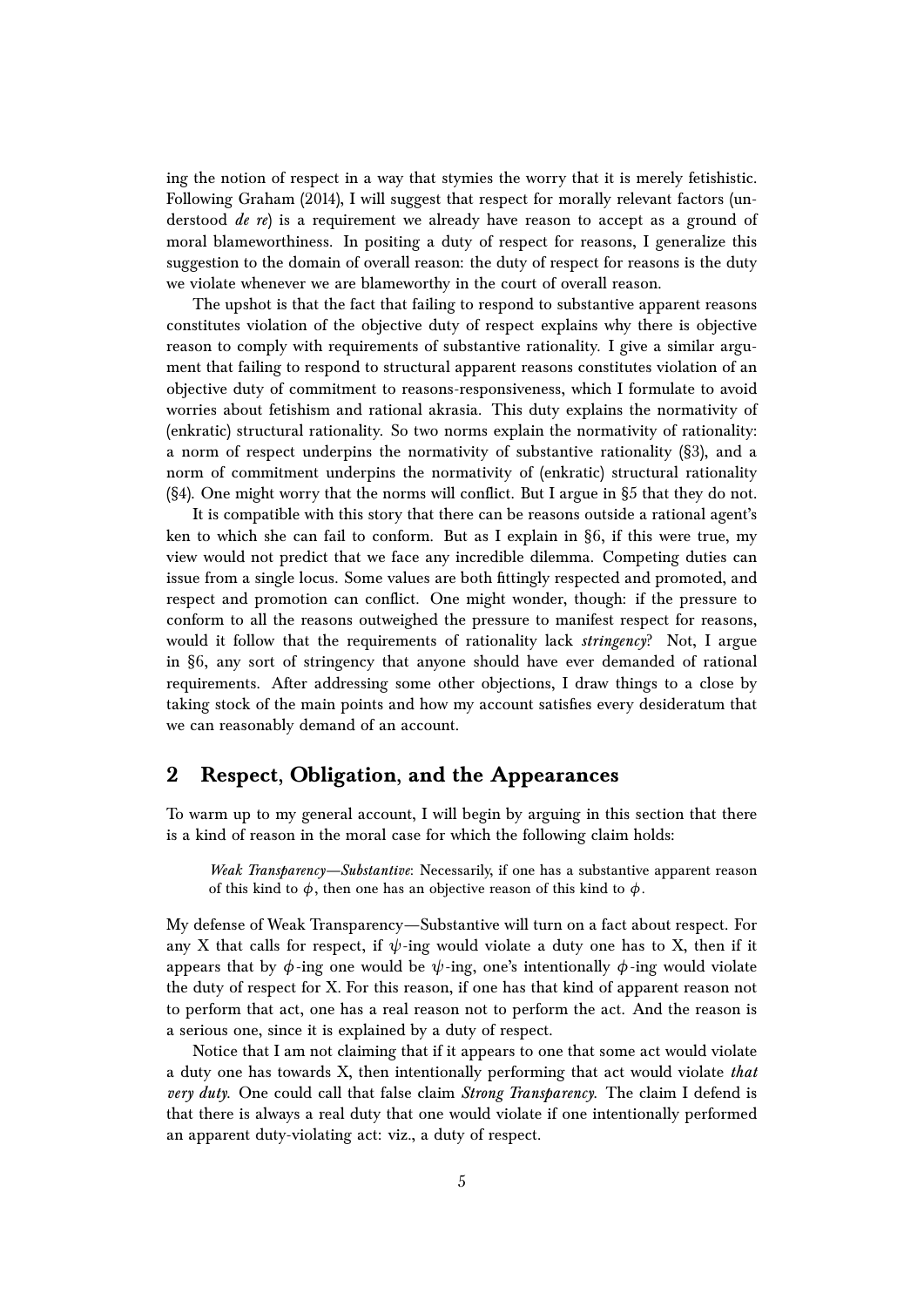Using a similar strategy to the one used to support Weak Transparency— Substantive, I will also argue that there is a kind of reason in the moral case for which the following claim holds:

*Weak Transparency—Structural*: Necessarily, if one has a structural apparent reason of this kind to  $\phi$ , then one has an objective reason of this kind to  $\phi$ .

This thesis requires separate treatment, since my strategy for vindicating it raises issues that do not arise in the case of Weak Transparency—Substantive.

### **2.1 Respect and the Appearances**

Let's consider some examples. Our relationships with others call for respect. They call for other things too, which vary depending on the type of relationship. Suppose you have agreed to have a monogamous relationship with Kris. And suppose that the fact that you agreed to be in this relationship makes it the case that you have a duty not to become romantically involved with other people. The crucial thing to notice is that if you intentionally do what appears to violate this duty, you violate a further duty: you fail to manifest the kind of respect for your relationship (and for Kris) that your relationship (and Kris) demand.

To see why this is plausible, consider a case in which it misleadingly appears that you are becoming romantically involved with someone other than Kris:

*Disguise*: Kris worries that you would cheat if you had the chance. Kris decides to test this hypothesis. With the help of an acting background and some remarkable costuming skills, Kris manages to dress up like a totally different person on whom you would have an instant crush. So disguised, Kris has been showing up at coffee shops around your workplace to flirt with you. You are convinced that you are interacting with someone other than Kris. You now seem to be having a date with this person when Kris allegedly planned to be out of town.

Suppose Kris reveals the truth to you and claims that you manifest shocking disrespect for your relationship. The following would not be a compelling reply: "On the contrary, I manifest full respect: it is *you*, after all, with whom I am having this date!" This reply is implausible not because you are actually cheating, but rather because you are violating a further duty of respect.

We underdescribe this case if we just say that you did something subjectively wrong. Of course, you did not really violate your duty not to become romantically involved with other people. But you did violate a duty with the same source. Your plans and acts manifested disrespect for your relationship and for Kris. You *objectively* ought not to manifest such disrespect. The value—the actual value—of your relationship calls for such respect. This case illustrates how the apparent violation of one duty can constitute a real violation of another duty. And so it shows that for one kind of reason, having an apparent reason of that kind entails having an objective reason of that kind.

While the duty of respect has its source in actual value and it is not a merely subjective duty, it imposes a constraint on your subjectivity. You cannot manifest respect for a relationship in virtue of intentionally doing what appears to violate the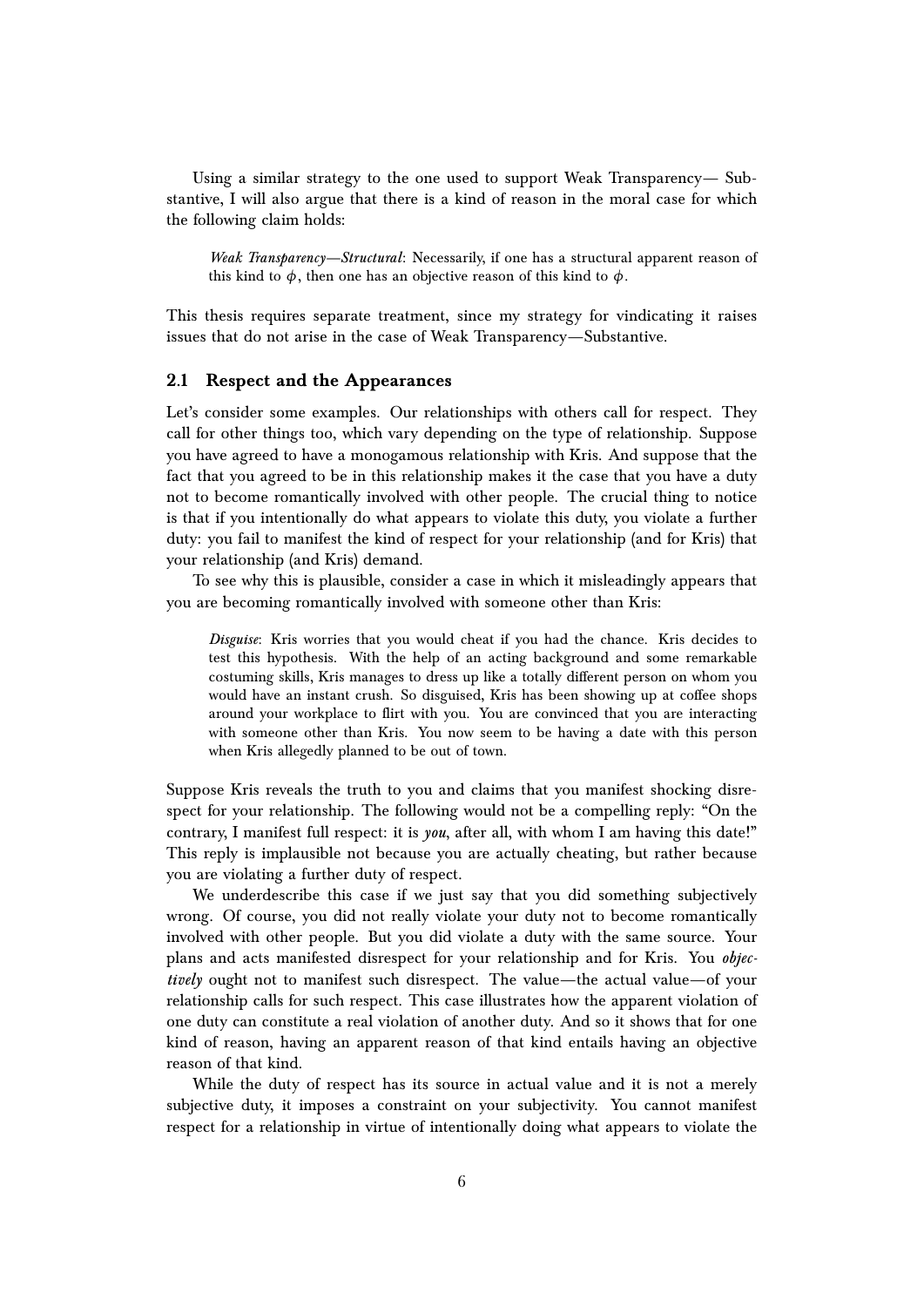terms of that relationship. Conversely for disrespect: would it cast doubt on your loyalty if you had a date with someone who managed to look and act just like Kris, and whom you took on this basis to be Kris? No. If Kris were unaware that the person with whom you had the date was dressed up this way, Kris could demand an explanation. But you *could* show there was no failure of respect.

This observation is not confined to intimate relationships. Other relationships—the relationship of promiser to promisee, testifier to recipient, or professional to professional—call for the sort of respect that underpins our observation. Suppose you promised Zane that you will *φ* by April. And suppose that it is now January and you misremember: you mistakenly seem to recall promising that you would *φ* by February. It turns out that you wrote this mistake into your calendar. So you are sure that you promised to  $\phi$  by February. If you now make plans to do something incompatible with  $\phi$ -ing by February and say to yourself, "It isn't that important, whatever Zane thinks. I'll do it by April," you manifest insufficient respect for Zane and the constraints his promises impose. If Zane overheard you, he could complain, even though he realizes that your plans are compatible with the promise actually made.

Similar points can be made in the case of testimony. Although the recipient of testimony wants truth or knowledge, it does not follow that the recipient has nothing to complain about if she receives nothing but truth or knowledge. Even if I realize that a testifier always speaks the truth about some domain, I have something to complain about if the testifier takes himself to be speaking falsely to me. We care about honesty even if we realize that we will get the truth anyway. Why? Because there is, yet again, a norm of respect in play.

The observation is not even confined to relationships. Legitimate rules call not only for conformity but for respect. A person might conform to a rule but do so in spite of being reckless or negligent with respect to it. When we fault this person for recklessness or negligence, what we are faulting them for is for manifesting insufficient respect for the rule. That is a real mistake. These observations suggest that when a person has apparent reason relative to some rule to intend to  $\phi$ , then insofar as that rule is normative, she also has real reason to intend to  $\phi$ : failure to intend to  $\phi$ would manifest disrespect for the rule.

So there is a kind of objective reason one cannot appear to have without having a reason of that kind. Of course, there is room for a more specific kind of fallibility. It is false that if it appears to us that we are cheating on our partners, breaking our promises, speaking falsely, or violating some principles, we are thereby engaging in *these* violations of our duties to partners, promisees, interlocutors, and principles. But it does not follow that we are not thereby violating *other* duties.

This point is often overlooked in discussions of the relationship between blameworthiness and wrongness, with the recent exception of Graham (2014). Excusable wrongdoing is of course possible, and it is true that one can be blameworthy in doing something permissible.<sup>[11](#page-6-0)</sup> But it does not follow that all norms can be blamelessly violated or that there is no norm one violates when one is blameworthy in performing a permissible act. The norm one violates is a norm of respect. And norms of respect cannot be blamelessly violated.

<span id="page-6-0"></span> $11$ The latter is more controversial than the former. For a defense of the idea that one can be blameworthy in doing something permissible, see Zimmerman (1997).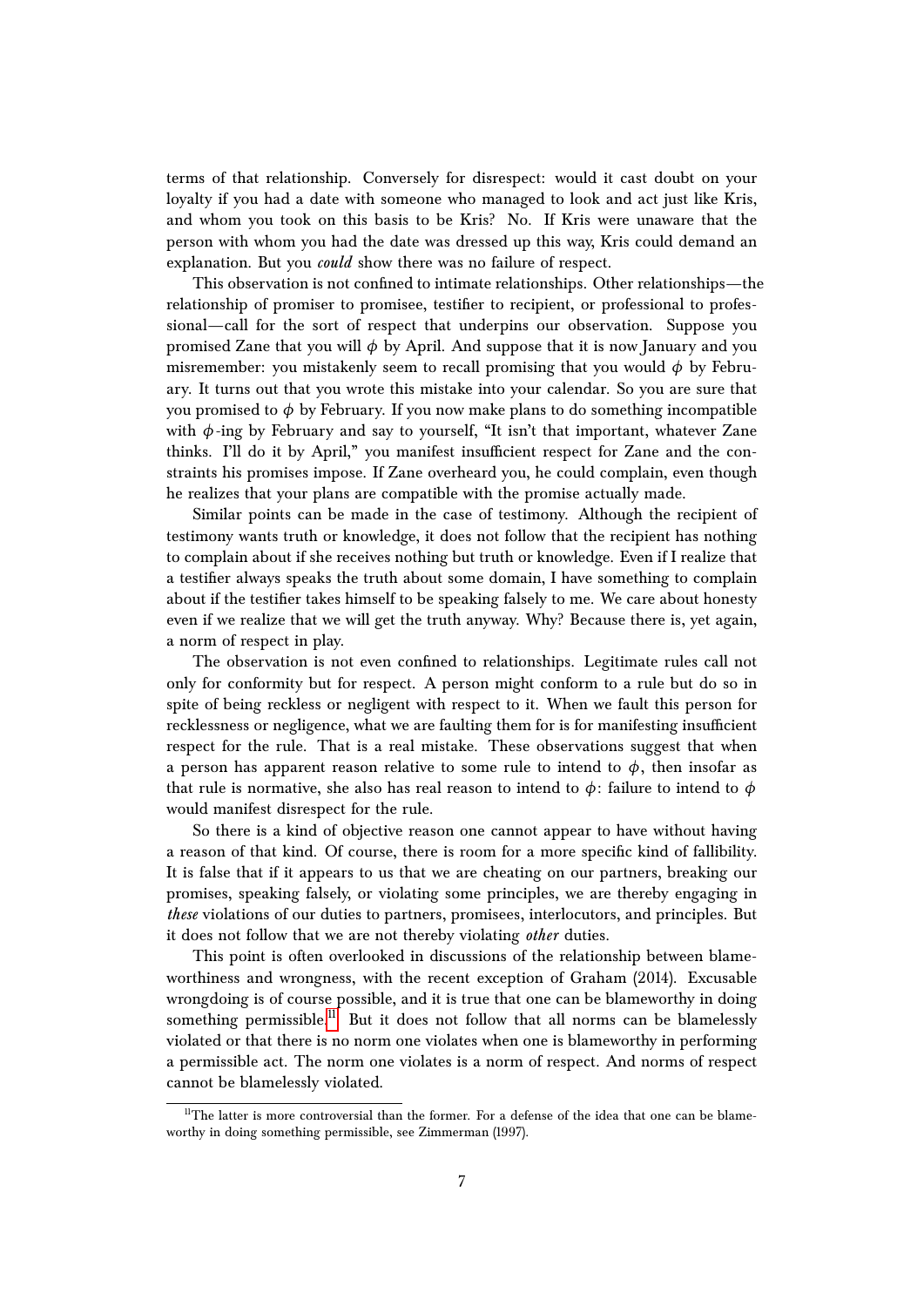### **2.2 The Nature and Objects of Respect**

How should we understand the relevant sort of respect? It is not appraisal respect: it is not as if legitimate rules call for esteem. And it need not be second-personal: it is something that one can have with respect to a legitimate rule. It is something close to the broader sort of recognition respect Darwall (1977) had in mind, though I hesitate to use the term because he uses it second-personally in his more recent work.<sup>[12](#page-7-0)</sup> Darwall originally glossed it as follows: "There is a kind of respect which can have any of a number of different sorts of things as its object and which consists, most generally, in a disposition to weigh appropriately in one's deliberations some feature of the thing in question and to act accordingly. $"^{13}$  $"^{13}$  $"^{13}$  This gloss is not entirely helpful: what is it to weigh the feature *appropriately*?

It is, our examples suggest, to weigh it in the way that the appearances suggest (*de re*) to be the right way. More precisely, I suggest the following specification of the conditions under which one manifests respect for a source of reasons:

*Manifesting Respect*: S manifests respect for a source of reasons R iff S complies with the substantive apparent reasons apparently given by R.

This is not intended to be an analysis, of course, but just a specification of the conditions under which one manifests respect. To *have* respect for a source of reasons might then be regarded as having the disposition to *manifest* respect for that source of reasons, in the sense just defined.

We have seen that this sort of respect can take partners, promisees and interlocutors as objects. These objects of respect are denizens of concrete reality. Still, not every claim of the form "S manifests respect for X-es" entails a claim of the form "There exist some X-es for which S manifests respect". Even if all non-human animals vanished from the face of the earth, one person might manifest a disrespect for nonhuman animals that the other does not. Suppose that Albert and Bob are unaware that all non-human animals have vanished from the face of the earth, and that there are holograms of cats designed to trick them into thinking that some animals remain. Imagine now that Albert sees a hologram of some cat being bashed and thinks a real cat is being bashed. If Albert rejoices, we ought to resent him. What for? Plausibly, for the disrespect for animals he manifests. If, by contrast, Bob seemed to see that he could easily prevent a cat from being bashed and aimed to do so, he would manifest respect. It is hard to see why Albert would be less blameworthy *for his response* or why Bob would be more praiseworthy *for his response* than if concrete cats were involved.

Does it follow that the requirements of respect that fundamentally underpin blameworthiness are more abstract than the surface attributions suggest *even when relevant concreta exist*? It is tempting to say "yes", though one might question the general principle behind this temptation, as disjunctivists in the philosophy of perception do. More cautiously, we can say that even if we are required to respect the relevant concreta when they exist, it does not follow that we lack an equally strong duty of respect when these concreta are missing. We have such duties, and this fact explains why Albert is blameworthy and Bob is not. Is it fetishistic to believe in this

<span id="page-7-0"></span> ${}^{12}$ Esp. Darwall (2006).

<span id="page-7-1"></span><sup>&</sup>lt;sup>13</sup>Darwall (1977: 38).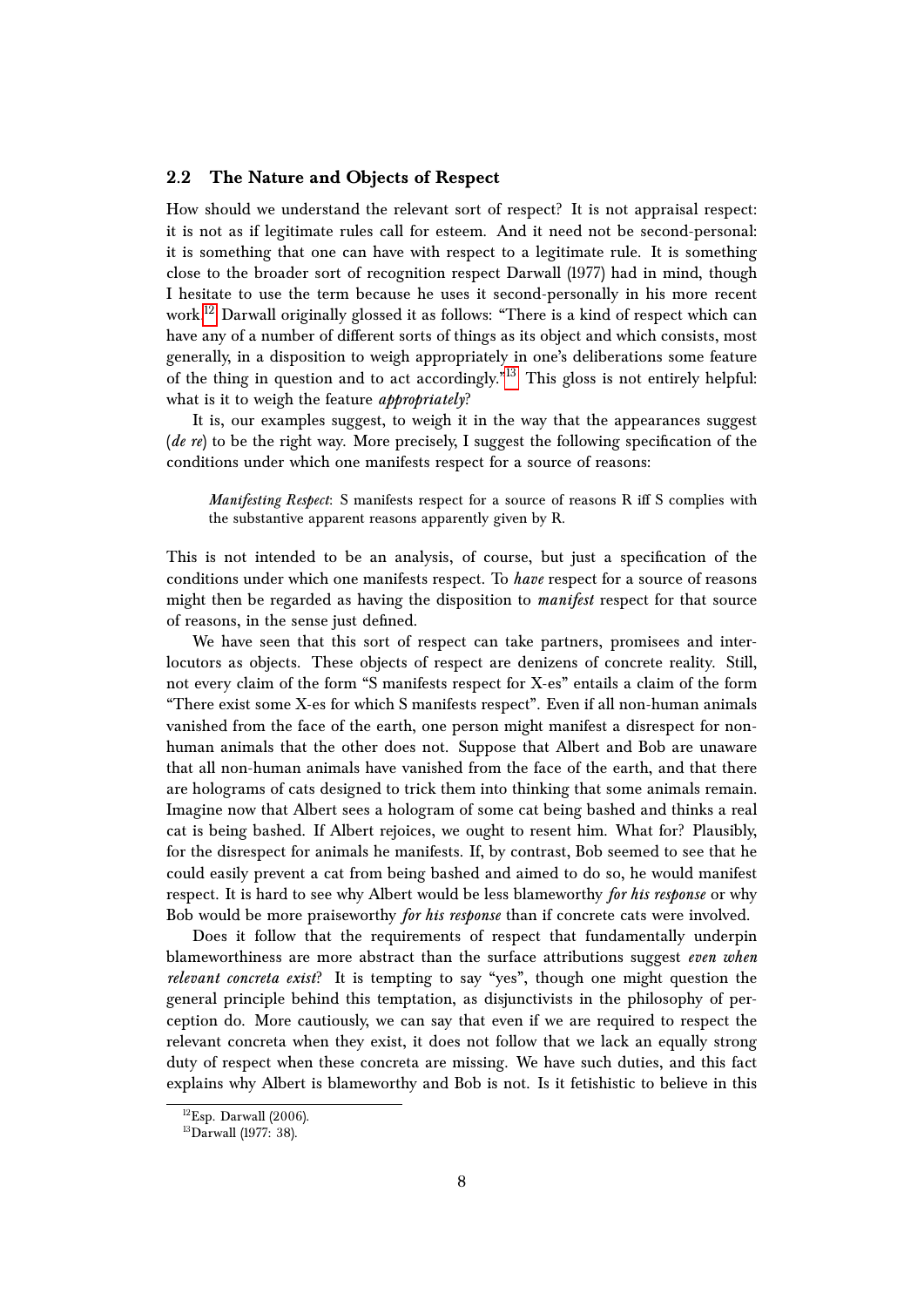duty of respect? No. It must be in place to explain the full range of blameworthiness/praiseworthiness facts. If avoiding such disrespect were no duty, it is unclear why Albert would be blameworthy.

Such a norm would be fetishistic only if it *got in the way* of our caring about concreta. But we are not forced to think that it does. By analogy, we are not forced to think that experience gets in the way of our seeing things if we grant that we would have the same experience when hallucinating. Disjunctivists may disagree, but they are not *obviously* right. Just as we see things in normal cases partly *by* being in a state we could be in even when hallucinating on non-disjunctive views, so we manifest respect for concreta in normal cases partly *by* being in a state that we could be in even when hallucinating these concreta. Respect for non-human animals does not get in the way of caring about particular animals even if it supervenes on the internal, just as experience does not get in the way of seeing particular animals even if it supervenes on the internal.

### **2.3 Commitment and Normative Appearances**

So far we have been discussing a kind of respect that one can seemingly manifest even in the absence of any relevant normative beliefs. Albert manifests disrespect for non-human animals even if he lacks the belief that his reaction is wrong, and Bob manifests respect even if he lacks the belief that his response is right. Our picture of respect respects this fact: substantive apparent reasons are not *de dicto* appearances of reasons. Still, one might think that there is something problematic about believing that one has a duty to  $\phi$  and failing to fulfill that duty. What norm could explain that? Is there another norm that enjoins *de dicto* care?

### **2.3.1 Praiseworthy Akrasia?**

Let's back up. Answering these questions requires care because there are famous views on which one's responsiveness to normative beliefs in  $\phi$ -ing has little or no impact on one's praiseworthiness or blameworthiness in *φ*-ing. Arpaly (2003) defended such a view. There are also well-known claims to the effect that *de dicto* concern for rightness is fetishistic. Smith (1994) made this claim. I agree with some existing responses to Arpaly and Smith. I will briefly discuss them to bring into focus the norm that answers our questions.

Recall one of Arpaly's arguments that acting against one's normative beliefs is not necessarily blameworthy. Huck thinks that turning Jim in is the right thing and feels pangs of conscience when he remains loyal to Jim. His decision not to turn Jim in seems praiseworthy when understood not merely as a manifestation of squeamishness but rather as a manifestation of genuine sympathy. Yet Huck acts against his explicit belief that it is wrong to do so, and so allegedly acts akratically. Notably, Arpaly describes Huck as undergoing a "perceptual shift" in the time he spends with Jim, and as manifesting a "visceral egalitarianism".

This case may recommend the conclusion that it is possible to judge that *φ*ing is wrong while nonetheless being praiseworthy in  $\phi$ -ing. But it is important to note—and here I follow Smith (2004)—that this praiseworthiness is best viewed as a *global* or *overall* kind of praiseworthiness. Thinking that Huck is praiseworthy in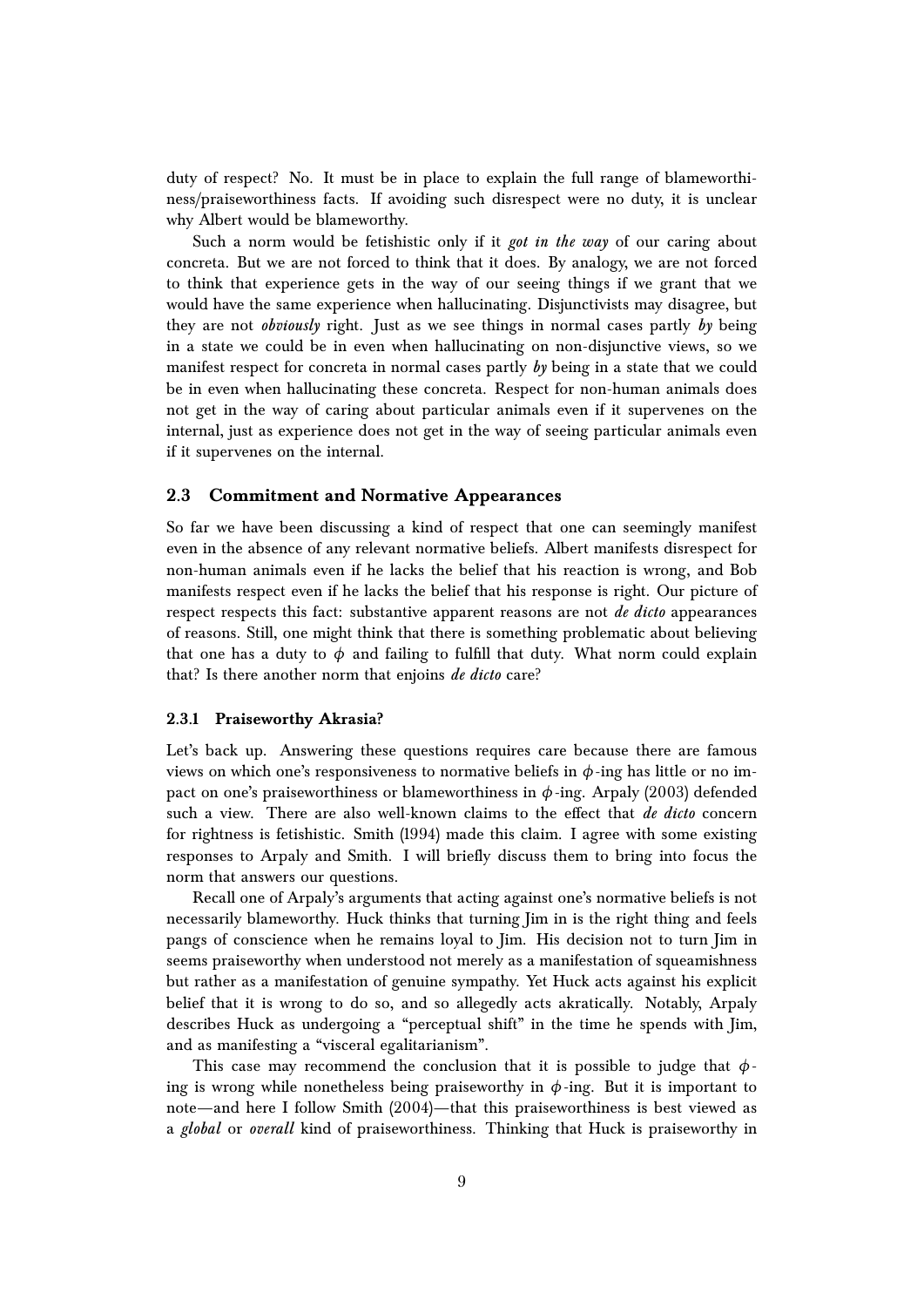this sense is compatible with the thought that Huck is failing to comply with a local duty of respect. For one might naturally take overall praise and blame to reflect one's compliance or lack of compliance with a whole range of local duties of respect. And there are numerous such duties with which Huck *is* complying.

There are other reasons to doubt that this case shows that there is no duty of responsiveness to *de dicto* normative appearances. Firstly, as Kriegel (2012) observes, it is natural to regard Huck as having the "alief" that turning  $\lim_{n \to \infty}$  in is wrong.<sup>[14](#page-9-0)</sup> The earmarks of alief are present if we understand the case as Arpaly says we must (perceptual shift and all).<sup>[15](#page-9-1)</sup> Absent the case for attributing alief, Huck might not be praiseworthy. But then the case would suggest that responsiveness to *de dicto* normative aliefs is necessary for praiseworthiness. Secondly, as Holton (MS) observes, it is unclear that Huck has any stable relevant normative beliefs at the time of action. If not, the case is no counterexample to the thought that acting against the *de dicto* normative appearances renders one blameworthy. Finally, as Arpaly agrees, Huck would be *more* praiseworthy if he had the knowledge that it is right to help Jim and acted from it: she just denies that this is *necessary* for him to be praiseworthy.

For all we have seen, then, it would be reasonable to maintain that there is a local duty with which Huck fails to comply, where that fact renders him open to local criticism even if his choice is praiseworthy in a global sense.

### **2.3.2 Fetishism?**

But what would this duty be? Here we must consider a different objection to placing weight on responsiveness to normative beliefs. In rehearsing one reply to this objection, we will end up with an account of a phenomenon easily conflated with respect that will also have a role—namely, *commitment*.

Respect in the sense discussed earlier is a form of *de re* concern for sources of reasons, though it can be manifested even when we are misled about the presence of those sources. *De dicto* normative appearances seem capable of misleading us not merely about *whether certain reasons are present*, but also about *which things are reasons*. If responding to these appearances grounds a form of concern, one might worry that it is a fetishistic concern for rightness as such.

Although this worry continues to prove influential, I believe it has been convincingly answered. For one thing, it is not clear that the only alternative to *de re* concern is a first-order concern for acting rightly as such. Dreier (2000) pointed to a further alternative.<sup>[16](#page-9-2)</sup> Rather than requiring the first-order desire to perform right actions for the sake of performing right actions as such, one could require a second-order desire with the following form:

(\*) One desires that [if *φ*-ing is morally right, one desires that [one *φ* for its own sake]].

Crucially, being guided by (\*) is compatible with acquiring *de re* desires to perform particular right actions for their own sake. Yet one side of the fetishism worry is that

<span id="page-9-1"></span><span id="page-9-0"></span> $14$ On the alief/belief distinction, see Gendler (2008).

 $15$ Some theories of apparent reasons require one to have what is naturally understood as an alief that there is sufficient objective reason to  $\phi$  if one is to have sufficient apparent reason to  $\phi$ —i.e., that one treats one's situation as one in which there is sufficient objective reason to *φ*. See e.g. Lord (2013).

<span id="page-9-2"></span><sup>&</sup>lt;sup>16</sup>Dreier discusses two alternatives. I am discussing the second; see Dreier  $(2000: 635-38)$ .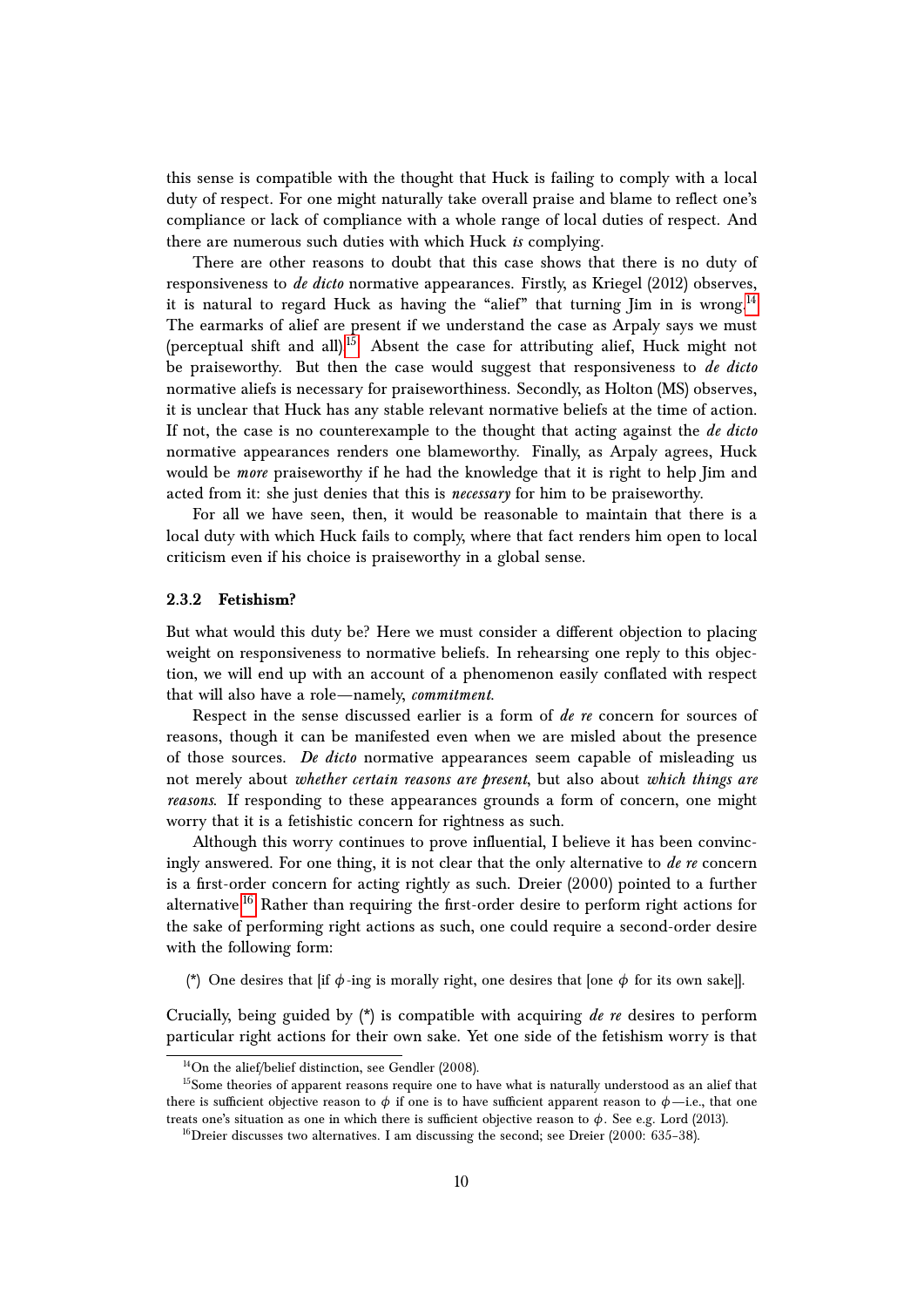having the *de dicto* desire will preclude *de re* caring about right-making features for their own sake. If we enshrine the relevant form of concern in a second-order desire like (\*), this side of the worry evaporates.

The proponent of the fetishism charge might complain that we have merely moved the lump under the rug. But as Dreier observed, this complaint is unjustified. The second-order desire is hardly objectionable:

If [someone] were told that some day in the future she will see clearly what features of actions are the right-making ones, and asked whether she hopes that she will be moved by these features, she surely must say that she does hope so. Otherwise she could hardly be called a good moral agent. So it is not  $[(*)]$  itself that provides any ground for complaint.<sup>[17](#page-10-0)</sup>

What might be objectionable is if the first-order desires had to be sustained by the second-order desire. But we are not committed to recommending that dependence. While the *original cause* of the first-order desires will be the second-order desire, these desires can be *sustained* just by *de re* awareness of the right-making features. So, there is a non-fetishistic alternative to first-order *de dicto* concern for rightness.

The fetishism objection to first-order *de dicto* concern does not withstand scrutiny anyway.<sup>[18](#page-10-1)</sup> This concern would be fetishistic if it were one's sole non-instrumental concern, so that one's *de re* concerns were merely instrumental. But the relation between the *de dicto* and *de re* concerns need not be instrumental. If the relation is not instrumental, the appearance of fetishism disappears. *De dicto* concern is not fetishistic as such. It is only fetishistic when it plays a certain role—when it gets in the way of non-instrumental caring about particular right actions or valuable things. But it need not do that.

#### **2.3.3 Commitment**

While the fetishism objection to first-order *de dicto* concern fails, I prefer a version of Dreier's approach. What I want is for the relevant concern to be a concern one fails to manifest when akratic. I am not sure that  $(*)$  is a desire that one cannot manifest when akratic. Mightn't an akratic agent desire that they not be akratic and manifest this desire by bemoaning their akrasia? If so, then if there is something objectionable about akrasia, it is not that this desire is missing or not manifest. It is better, I think, to claim that what is missing is the manifestation of a second-order *commitment* to intending to perform right actions for their own sake.<sup>[19](#page-10-2)</sup> We can replace (\*) with:

(\*\*) One has the commitment that [if *φ*-ing is morally right, one intends to [*φ* for its own sake]].

One could *have* this commitment while being occasionally akratic at the first order. But one could not *manifest* this commitment in being akratic.<sup>[20](#page-10-3)</sup> One does not mani-

<span id="page-10-0"></span> $17$ Dreier (2000: 636).

<span id="page-10-1"></span><sup>&</sup>lt;sup>18</sup>Others have made the point to follow; cf. Brink (1997) and Dreier (2000).

<span id="page-10-3"></span><span id="page-10-2"></span><sup>&</sup>lt;sup>19</sup>This is psychological commitment, not the normative commitment Shpall (2014) discusses.

<sup>&</sup>lt;sup>20</sup>Perhaps one could manifest the commitment in  $(*)$  by intending to remedy one's akrasia. But then I do not see that one would be locally blameworthy. Still, I think it is better to understand this case as one in which one manifests an even higher-order commitment.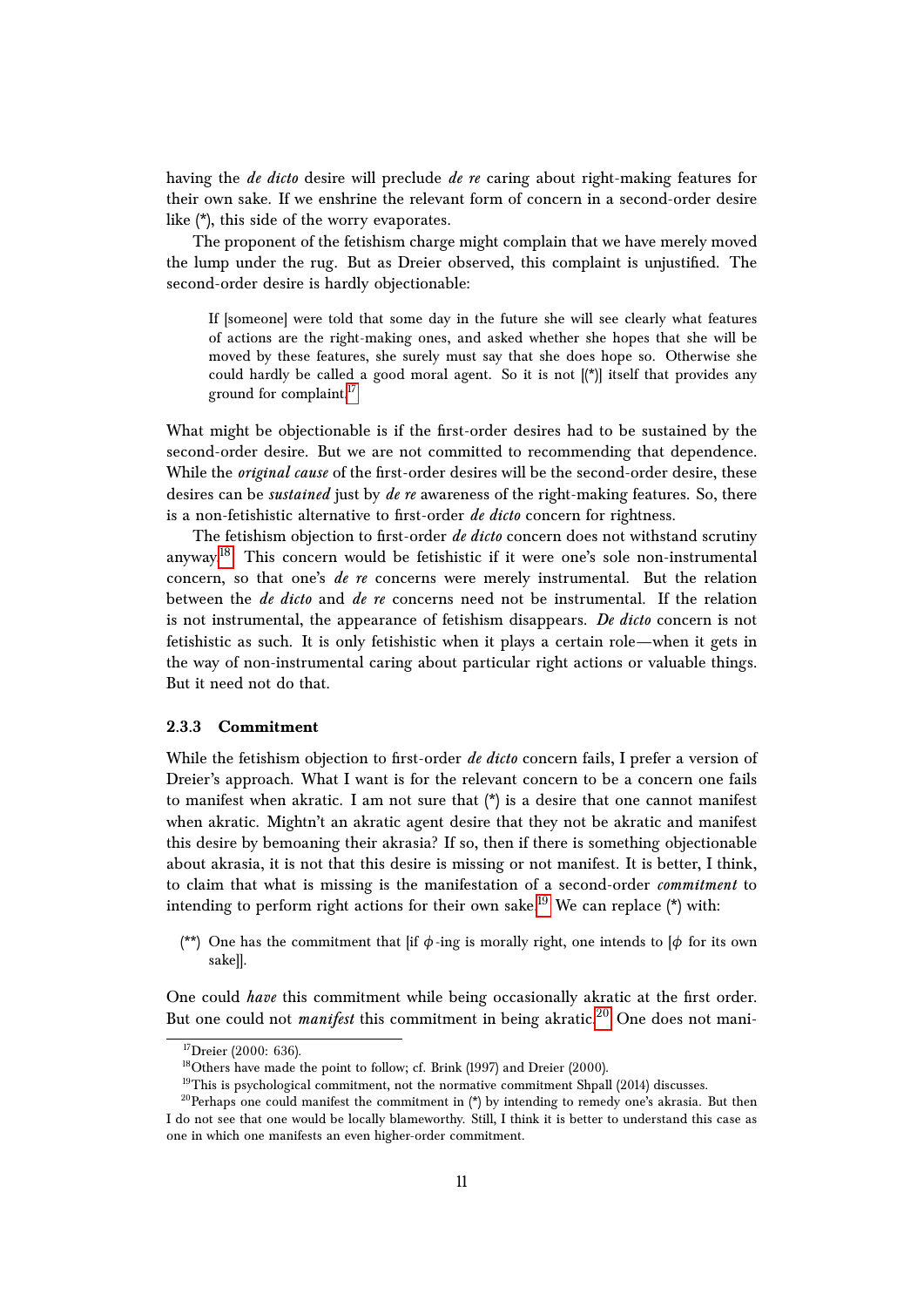fest commitment to intending to  $\phi$  if  $\phi$ -ing is right by bemoaning one's akrasia. What one bemoans is that one is not manifesting that commitment!

It is plausible that the commitment one finds lacking in those who are insensitive to apparent rightness is the commitment picked out in (\*\*). As I have argued, this commitment is not fetishistic. If we think that people are open to local blame for acting against their beliefs about what is right, we are committed to thinking that rightness calls for such commitment. While there are influential doubters, their doubts are unfounded, at least if understood as a case against the modest thought that one is open to local blame in each case one is akratic.

Ultimately, I think that what is happening in apparent cases of rational akrasia is that one is not fully responsive to the substantive apparent reasons: if one were, one wouldn't have the false normative belief at all. The apparent reasons Huck has against turning in Jim are also apparent evidence against his normative belief. So it is hard to see how Huck could have sufficient apparent reason to think that he should turn in Jim in the relevant case. I will defend this diagnosis in §5 and show that the duties of respect and commitment do not conflict.

### **2.4 Assessing Weak Transparency—Structural**

I have addressed what I take to be the main reasons for rejecting a local norm of *de dicto* commitment to reasons-responsiveness. Granting that there is such a norm, how does it bear on whether structural apparent reasons are real reasons?

So far I have been primarily interested in showing that (i) one can be locally blameworthy for akrasia and that (ii) the norm one violates if one is locally blameworthy for akrasia is a local norm of commitment to reasons-responsiveness. If (i) and (ii) are true, we still strictly speaking only get a reason not to be akratic. That alone, one might think, does not get us the detached reason to act.

To get the detached reason, we can attend to two further points. Firstly, when the appearance is non-doxastic, there will be only one way to avoid conflict through reasoning. So the pressure will be narrow scope. Secondly, when the appearance is doxastic, we still get a serious reason to adopt the attitude given the belief: we just *also* get an equally serious reason to drop the belief.<sup>[21](#page-11-0)</sup> By the lights of the norm of commitment, there is no stronger reason for either option. That is not to say that there is no serious reason to  $\phi$  (given the belief).<sup>[22](#page-11-1)</sup> This is a surprising claim in itself. Some think it alone yields unacceptable bootstrapping.<sup>[23](#page-11-2)</sup> But we should accept it with some qualifications to be discussed in §4. Carefully understood, it does not yield an unacceptable kind of bootstrapping. Indeed, it is plausible that if one's normative belief is false, one will have sufficient apparent reason to drop that belief and the norm of respect will push one in that direction.

<span id="page-11-0"></span><sup>&</sup>lt;sup>21</sup>Notice that I am not claiming that one gets a reason to adopt the attitude when the doxastic appearance is not in place. So I am not relying on the principle that if one has reason to make it true that  $\lbrack \phi$  or  $q$ , one has a reason to make it true that  $\phi$  and a reason to make it true that  $q$ . As Rippon (2011) observes, this principle is false. Raz (2005) does seem to rely on this principle. But my claim is that if one has reason to make it true that  $\int$ if  $\phi$ , then  $q$ , then one has reason to make it true that  $q$  when it is also true that p. This principle is not susceptible to Rippon's counterexample.

<span id="page-11-1"></span> $22$ Cf. Schroeder (2005) on Raz (2005).

<span id="page-11-2"></span> $23Cf.$  Raz (2005).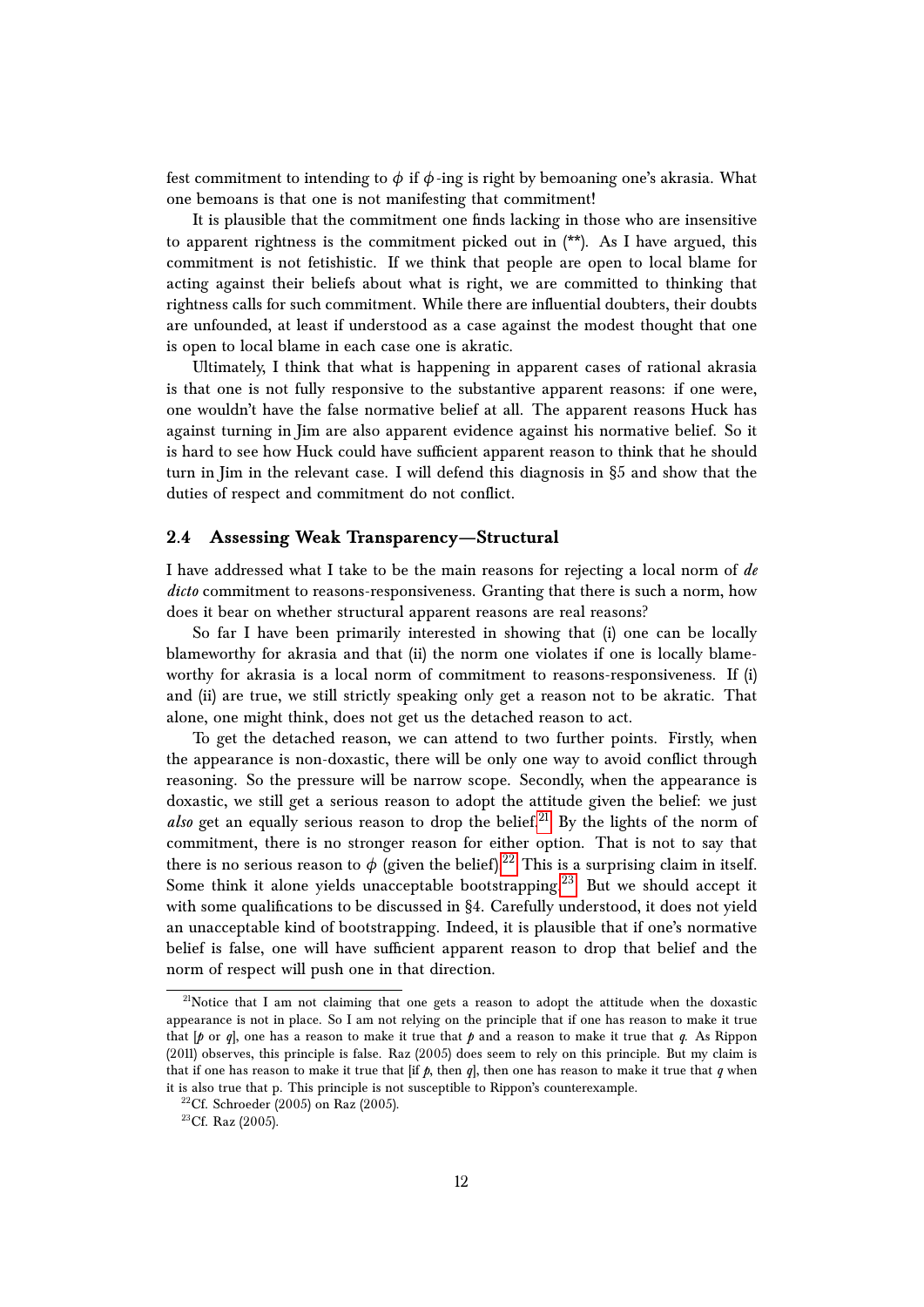The thing to stress before turning to the next section is that both arguments in this section were deliberately restricted. The first argument was explicitly restricted to reasons associated with duties we have to things that call for respect. Since I have not argued that all providers of reasons demand respect, the argument so far does not establish the unrestricted relative of Weak Transparency—Substantive. Similarly for the second argument: I focused there on the reasons associated with moral rightness and wrongness. Since I have not argued that the features of reasons associated with moral rightness and wrongness that I was exploiting are general features of reasons, the argument so far does not establish the unrestricted relative of Weak Transparency–Structural.

# **3 Generalizing, Part I: Respect for Reasons and the Reality of Substantive Apparent Reasons**

### **3.1 The Thesis**

The point of this section is to defend the following more general relative of the first core thesis from the last section:

*Weak Transparency—Substantive*: Necessarily, if one has a serious undefeated substantive apparent reason to  $\phi$ , one has a serious objective reason to  $\phi$ .

Two remarks about the scope of this thesis are in order. The first is about why "undefeated" is in the antecedent and not the consequent. It is in the antecedent because the thesis would be indefensible without it there. I want to explain why apparent reasons matter by appealing to an ideal of respect for objective reasons. Acting against serious undefeated apparent reasons manifests disrespect for objective reasons. Not so for defeated apparent reasons: acting for them manifests disrespect for objective reasons and ignoring them manifests no obvious disrespect. So I reject the principle that drops "undefeated" from the antecedent.

If "undefeated" is in the antecedent, why isn't it in the consequent? Because there can be rebutting defeaters beyond one's ken that outweigh the reasons one gets from the norm of respect.<sup>[24](#page-12-0)</sup> This fact does raise questions about how to understand the stringency of substantive rationality, which I will address in §6.

The second remark to make is about what "serious" means in this context. So far I have been using "serious" as if it were synonymous with "weighty". The reason why "seriousness" so understood has played a role is that I do not want to defend the uninteresting claim that there is some trivially weak objective reason to heed apparent reasons: the claim is rather that if there is a serious apparent reason to  $\phi$ , there is a similarly serious objective reason to *φ*.

There is something else that "serious" could indicate. One might think that it is not at all irrational to ignore apparent undefeated *enticing* reasons.<sup>[25](#page-12-1)</sup> So, if one wants

<span id="page-12-0"></span><sup>&</sup>lt;sup>24</sup>I do not think there can be objective *undercutting* defeaters in the relevant cases: respect-based objective reasons give one a safeguard against them. A totally objectively undercut reason is not really an objective reason. But the norm of respect will convert an undefeated apparent reason into an objective reason.

<span id="page-12-1"></span> $^{25}$ On enticing reasons, see Dancy (2004).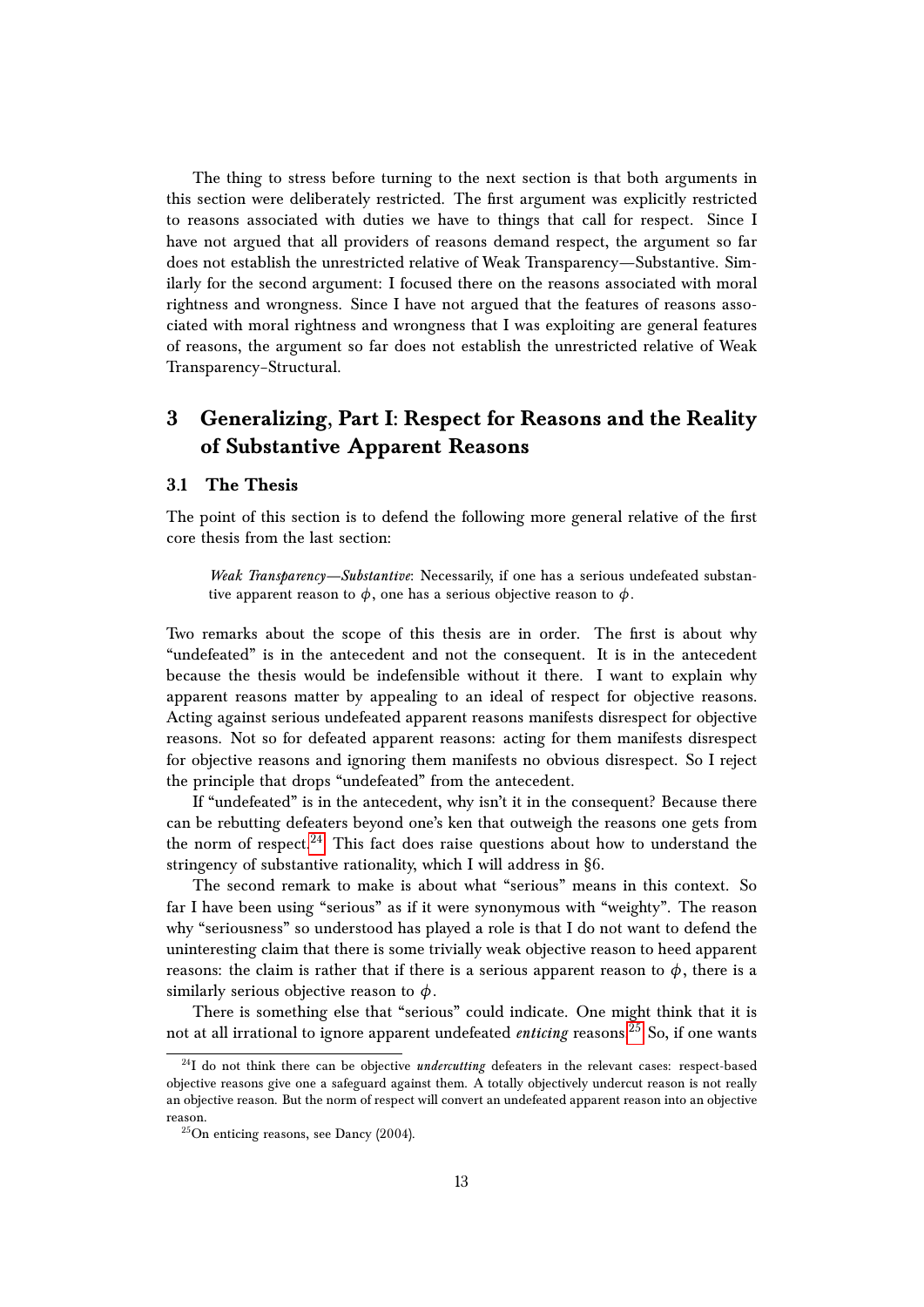to explain why apparent reasons are real reasons by appeal to some ideal of respect for reasons, one might wonder how the story goes for enticing reasons. Surely one manifests no disrespect in ignoring apparent enticing reasons. This suggests that we might need a different argument to explain why apparent enticing reasons yield real reasons in the respect-based framework.

Frankly, I am skeptical that apparent enticing reasons to  $\phi$  *do* necessarily yield objective reasons to  $\phi$ . The project of explaining their normativity strikes me as less pressing than the project of explaining the normativity of apparent peremptory reasons. Indeed, the former project is obviously not part of the standard project of vindicating the normativity of rationality. So henceforth I will be using "serious" to mean "weighty and not merely enticing".

### **3.2 The Argument in Outline**

With these clarifications in mind, let's consider the argument that I will use to defend Weak Transparency—Substantive.

### **The Respect Argument**

- 1. There is an objective duty to manifest respect for objective reasons.
- 2. Heeding serious undefeated apparent reasons is necessary and sufficient for manifesting respect for objective reasons.
- 3. So, there is a derived objective duty to heed serious undefeated apparent reasons: doing that is necessary and sufficient for meeting the duty of respect.
- 4. If (3), then if one has a serious undefeated apparent reason to  $\phi$ , one has a serious objective reason to *φ*.
- 5. So, if one has a serious undefeated apparent reason to  $\phi$ , one has a serious objective reason to *φ*.

I will devote §3.3 and §3.4 to defending (1) and (2). Since (3) follows from (1) and (2), (4) is obvious, and (5) follows from (3) and (4), this will secure the argument.

### **3.3 Defending (1): Domain-Relative Blameworthiness, Blameworthiness in the Court of Overall Reason, and Respect**

What is the duty of respect for objective reasons? Why think we have this duty?

Let's back up. It is plausible that for every domain (e.g., morality, prudence, epistemology...), there is a norm of respect for the reasons in the domain, where these reasons are the things that stand in the domain-relative reason-for relation to acts and attitudes. $26$  What makes these various norms of respect belong to a unified class is the role they play. The norm of respect for moral reasons explains the force of

<span id="page-13-0"></span><sup>&</sup>lt;sup>26</sup>We could also call these things "sources of reasons" (as I did earlier). Reasons talk is unhelpfully waffly here: when we say that a fact *gives us* a reason, this makes it sound like there is something else—the reason—that is being given. I prefer to call the particular things that stand in reason-for relations "reasons". But if we speak of sources, we can say that we manifest respect for sources of reasons *by* manifesting respect for the reasons they give. And we do the latter, I then claim, *by* heeding the relevant apparent reasons.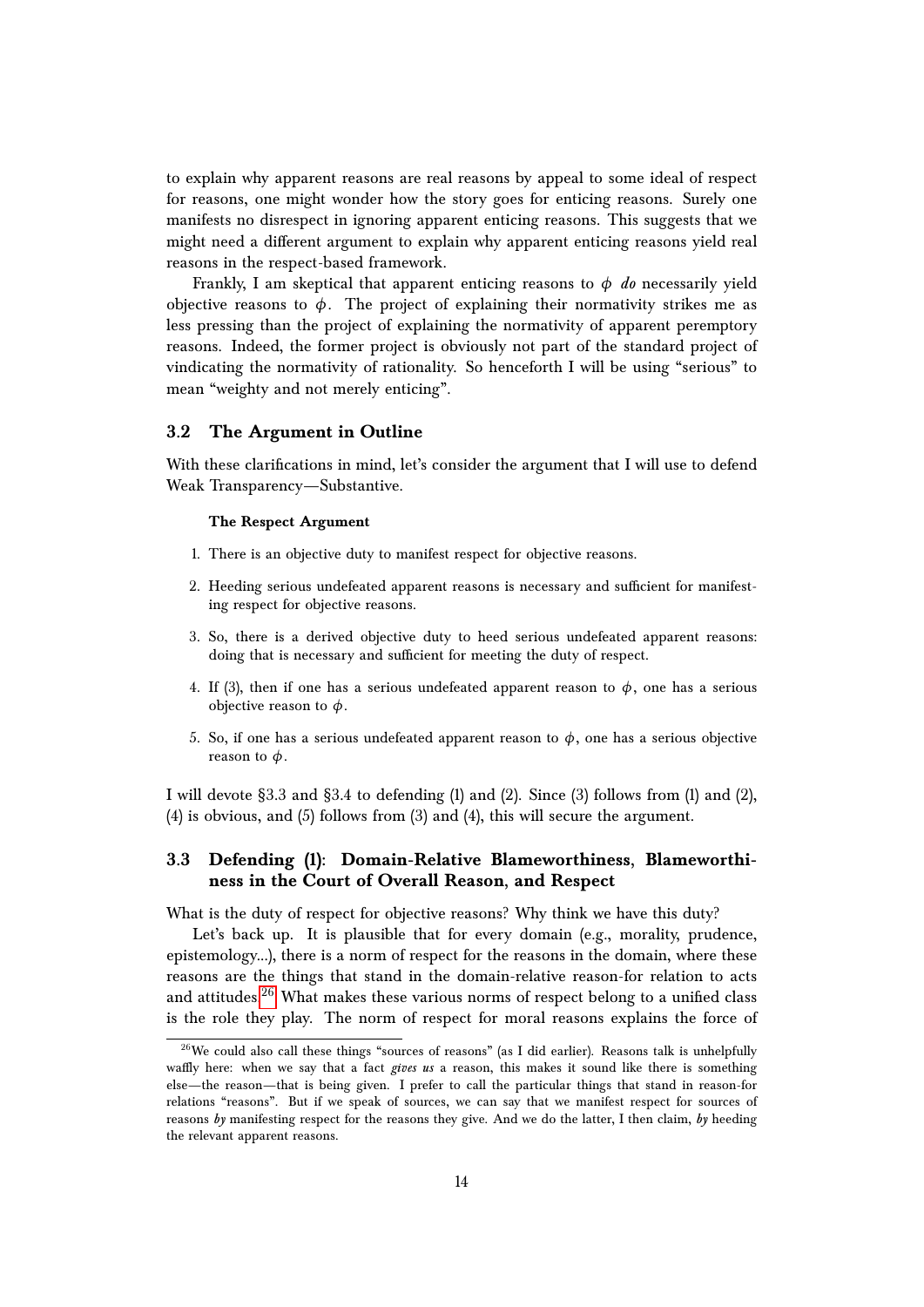assessments of moral blameworthiness and praiseworthiness. The norm of respect for prudential reasons explains the force of assessments of prudential blameworthiness and praiseworthiness. The norm of respect for epistemic reasons explains the force of assessments of epistemic blameworthiness and praiseworthiness. And so on.

One might be skeptical that there is such a thing as non-moral blameworthiness. One encounters such skepticism in the literature on epistemic blameworthiness.<sup>[27](#page-14-0)</sup> But I think this skepticism is at best terminologically justified. Perhaps "blame" is the wrong word to use because it has a special tie to reactive attitudes like resentment and indignation. But it does not follow that in other domains, there is no functional analogue of blame. There is. In every domain, there is a distinction between inexcusable and excusable first-order norm violation. If there is no apparent reason to think that by  $\phi$ -ing you would be  $\psi$ -ing, where  $\psi$ -ing would constitute violation of some first-order norm in the domain, you are *ceteris paribus* excusable for intentionally *φ*ing if  $\phi$ -ing in fact violates this duty. If there is sufficient apparent reason to think that by  $\phi$ -ing you would be  $\psi$ -ing, where  $\psi$ -ing would constitute violation of some norm in the domain, your intentionally  $\phi$ -ing is *ceteris paribus* inexcusable.

One is excusable in the domain in the same conditions in which one avoids violating the second-order norm of respect in the domain. One is inexcusable in the domain in the same conditions in which violates the second-order norm of respect in the domain. The reason why the analogues of blame have force is that they amount to pointing to the fact that one has violated the norm of respect in the domain. Of course, it is possible to do something blameworthy while doing (accidentally) what the first-order reasons in the domain favor. But it does not follow that there is not necessarily *any* norm one violates when one is blameworthy. There is *a* norm. It is the second-order norm of respect.

Whether one wants to mark the more general contrast between inexcusable and excusable first-order norm violation using "blame" talk is a terminological matter. There are analogues of blame—things that play a similar role—in other domains. To say that these things play *a* similar role to blame is not to say that all the roles of blame are paralleled: they simply parallel each other when it comes to the role of carving out the inexcusable/excusable violation distinction.

So, I think we have as much reason to think that there are norms of respect for objective reasons in non-moral domains as there is to think that there is a norm of respect for objective reasons in the moral domain.

Now, I have been talking as if there is some overarching norm beyond particular norms of respect for objective reasons in particular domains. On an opposing view, there is no overarching norm of respect but rather just a collection of norms of respect for objective reasons in various domains. Clearly, this opposing view is simpler. Is that reason enough to dismiss my view?

Only if there are no appraisals we need to explain that cannot be explained by particular norms of respect in particular domains. But there must be such a thing as blameworthiness and praiseworthiness in the court of overall reason. Reasons of morality and reasons of prudence can be placed on a single scale to yield an overall fact about what one has most reason to do. Similarly for apparent reasons: what one has most apparent reason to do will not be relativized to any domain. We should

<span id="page-14-0"></span><sup>27</sup>See, for example, Dougherty (2012).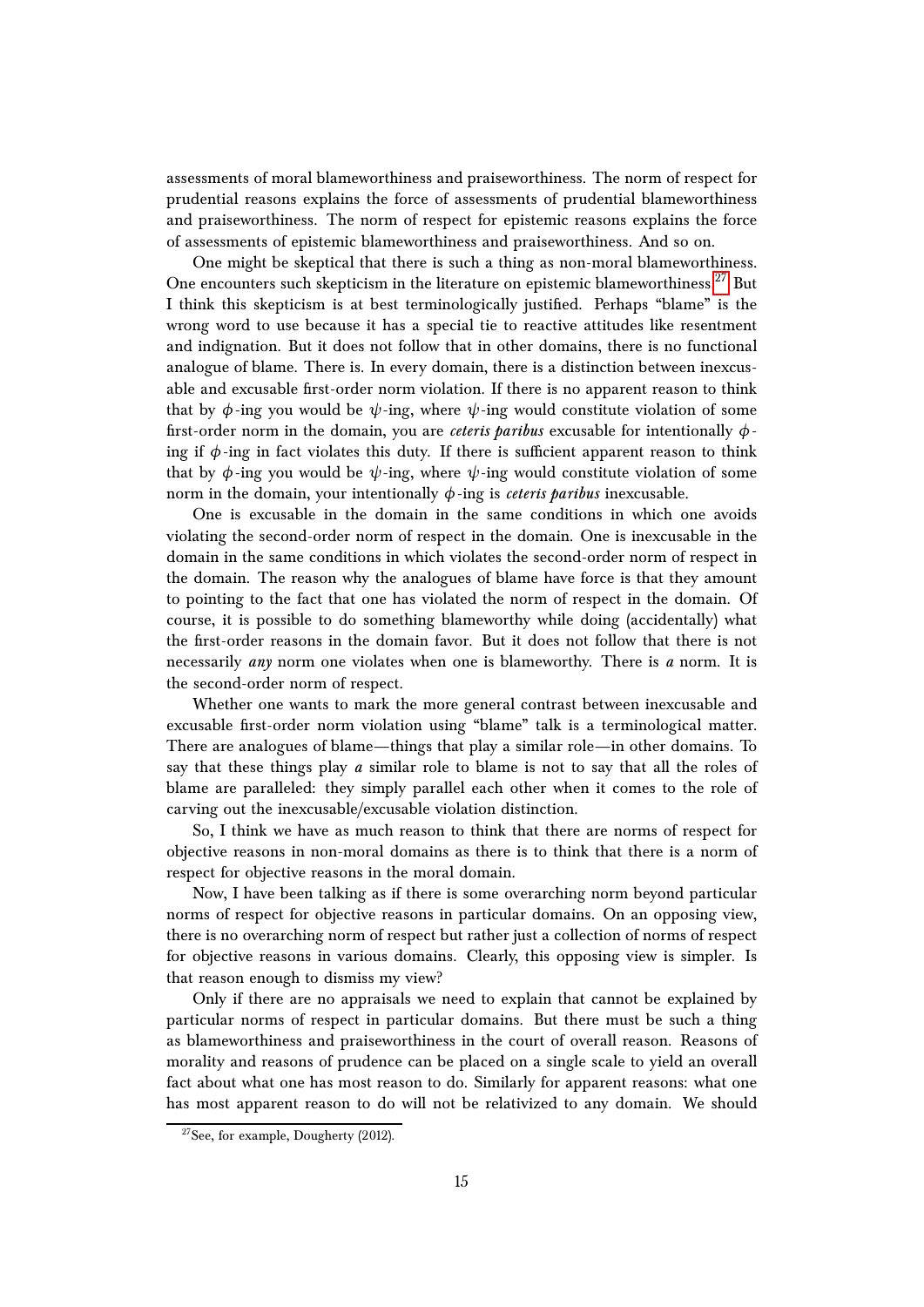expect there to be a distinctive criticism we can make of someone who fails to heed the balance of apparent reasons (all domains considered), and of someone who heeds the balance of apparent reasons (all domains considered).

One way to describe these appraisals is with the technical phrases "blameworthiness in the court of overall reason" and "praiseworthiness in the court of overall reason". This yields a nice symmetry. But there are ordinary language words that do the job: namely, "irrational" and "rational". We need a norm of respect to explain the force of these appraisals. The norm is the norm of respect for objective reasons (period), just as the norm of respect for objective moral reasons is the norm that underpins appraisals of moral blameworthiness and praiseworthiness.

So, we have good reason to accept premise (1) in the Respect Argument. We are already committed to norms of respect for the reasons of particular domains by our practice of agent-directed criticism and praise for each domain. But have a need for assessments that reflect the balance of these norms of respect—a need for praise and blame in the court of overall reason. Those assessments *just are* assessments of substantive rationality. The duty of respect for objective reasons is the duty that backs those assessments. Just as blameworthiness narrowly construed is the criticism issued by morality, substantive irrationality is the criticism issued by overall reason. And just as respect for moral reasons is the norm of morality that grounds this criticism, so respect for reasons (period) is the norm of overall reason that grounds this criticism.

### **3.4 Why Heeding Apparent Reasons Fulfills this Duty**

How can the duty of respect for objective reasons be the duty that backs assessments of substantive rationality? How—as premise (2) says—can heeding the apparent reasons be a way to manifest respect for objective reasons?

Remember that claims of the form "S manifests respect for Fs" do not entail claims of the form "There exist some Fs for which S manifests respect". To put this more directly, the kind of respect introduced in §2 exhibits *intentional inexistence*: one can manifest disrespect for non-human animals even if there are no particular non-human animals that one is disrespecting. Insofar as it gives force to the claim that Albert is worthy of resentment for his gross disrespect for non-human animals, the requirement to not manifest disrespect for non-human animals is compatible with this intentional inexistence. One could insist that Albert would be more blameworthy if a real cat were being run over. But he is still blameworthy *for his reaction*. So there is a duty of respect that he violates.

We can generalize this observation: similar points can be made about other examples in the moral case and about examples in non-moral cases. For every kind of blameworthiness we can imagine, there will be a corresponding norm of respect, where the sort of respect that figures in that norm exhibits intentional inexistence. It will be a requirement of respect for moral reasons that one can violate even if one is not disrespecting any standard concrete providers of moral reasons. Now, suppose that charges of substantive irrationality simply amount to charges of blameworthiness in the court of overall reason. And suppose that the fundamental requirement in the court of overall reason is the requirement to correctly respond to the overall balance of objective reasons. Then it will be plausible that what underpins charges of substantive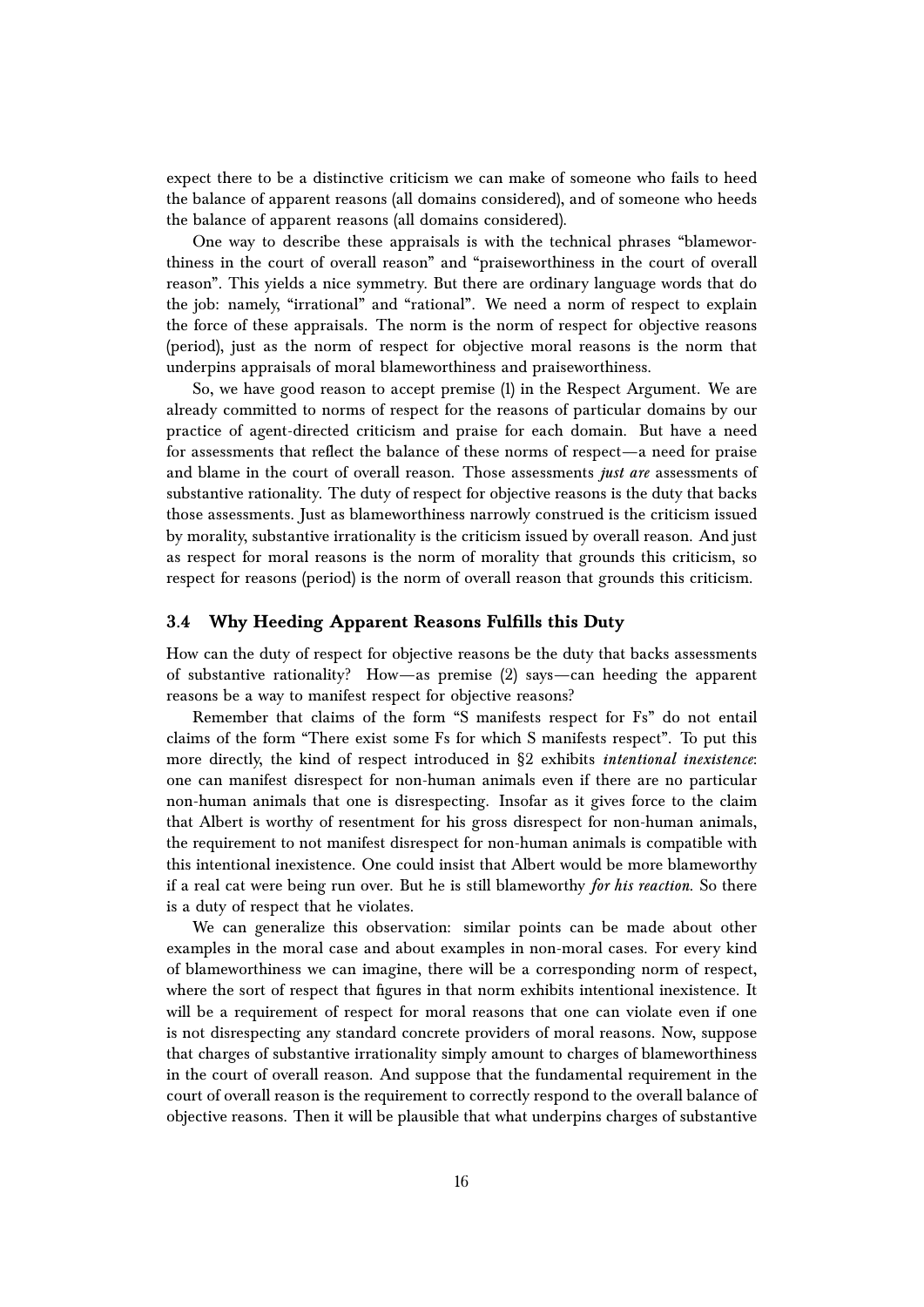irrationality is the requirement of respect for objective reasons (period). One can violate this requirement even if one is not disrespecting any concrete providers of objective reasons (period).

Just as one can manifest disrespect for objective moral reasons *by* failing to heed the apparent moral reasons, so one can manifest disrespect for objective reasons (period) *by* failing to heed the apparent reasons (period). So, although premise (2) in the Respect Argument can sound incredible on first blush, it is perfectly sensible on second blush. Once we note that respect exhibits intentional inexistence, we find that there is a straightforward case for premise (2).

Having defended the two controversial premises in the Respect Argument, the argument would appear to succeed. Of course, this is not to say that I have answered all objections. I save the task of answering them for §6.

# **4 Generalizing, Part II: Commitment to Reasons and the Reality of Structural Apparent Reasons**

### **4.1 The Thesis and the Argument in Outline**

The point of this section will resemble that of the last. The point will be to defend the following generalization of the second core thesis from §2:

*Weak Transparency—Structural*: Necessarily, if one has a undefeated serious structural apparent reason to  $\phi$ , one has a serious objective reason to  $\phi$ .

The argument for this thesis parallels the Respect Argument:

#### **The Commitment Argument**

- 1. There is an objective duty to manifest commitment to reasons-responsiveness.
- 2. Heeding one's *de dicto* beliefs about the presence of serious undefeated reasons is necessary and sufficient for meeting this duty.
- 3. So, there is a derived duty to heed one's *de dicto* beliefs about the presence of serious undefeated reasons.
- 4. If (3), then if one has an undefeated serious structural apparent reason to  $\phi$ , one has a serious objective reason to *φ*.
- 5. So, if one has an undefeated serious structural apparent reason to  $\phi$ , one has a serious objective reason to *φ*.

My defense of this argument will sound familiar. I will devote §4.3 and §4.4 to defending premises (1) and (2). I will also address some worries about (4) in  $\S 4.5$ . Since (5) follows from (3) and (4), this will suffice to defend the argument.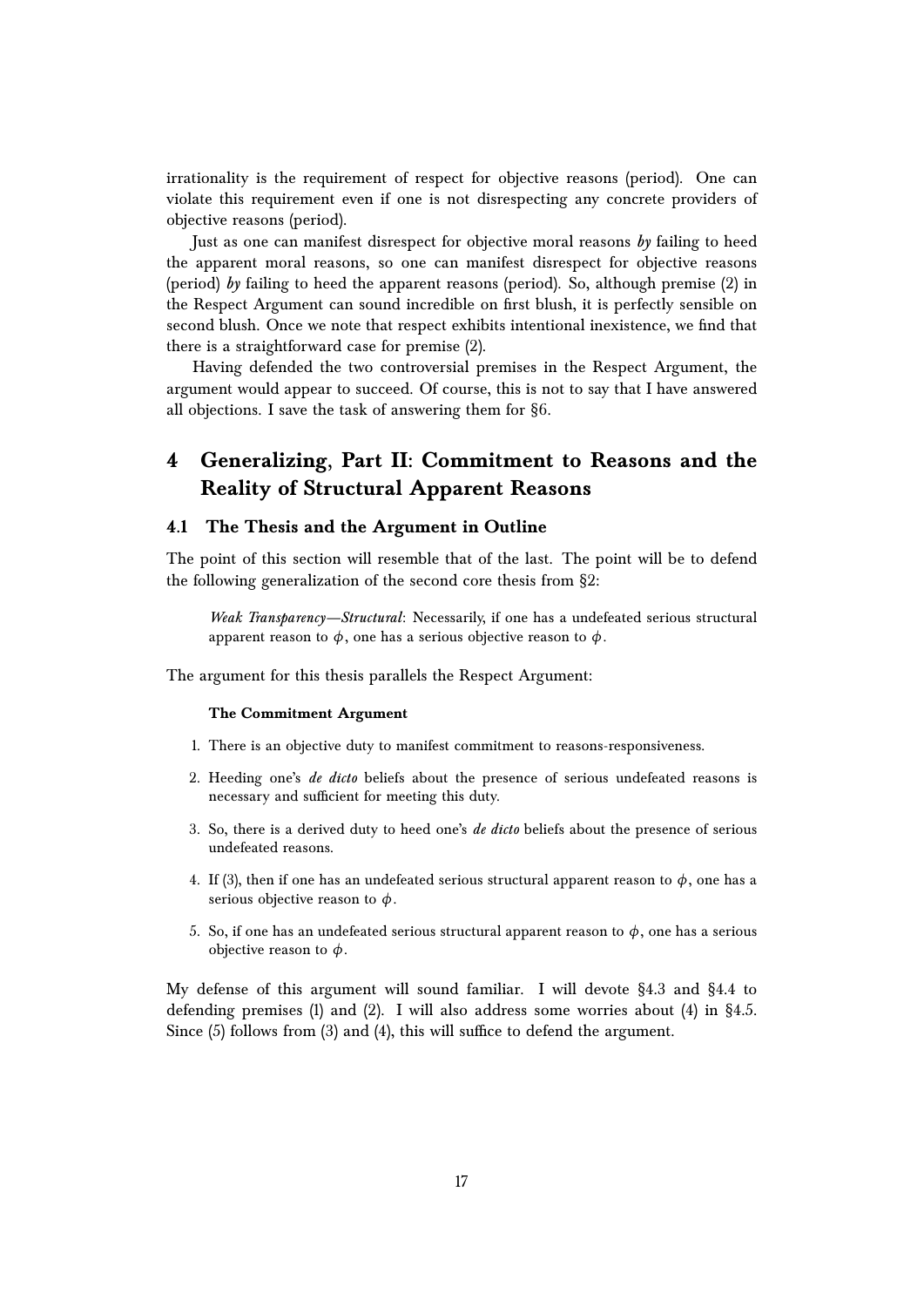### **4.2 Commitment to Objective Reasons-Responsiveness**

What is the duty of commitment? Why think that we have this duty?

Let's back up once again. It is plausible that for every domain (morality, prudence, epistemology, etc.), there is a second-order duty that one manifest commitment to heeding first-order reasons in the domain. What makes these various duties of commitment belong to a unified class is the role they play. The duty of commitment to moral reasons-responsiveness is what explains the force of ascriptions of recklessness and conscientiousness in the moral domain. The duty of commitment to prudential reasons-responsiveness explains the force of ascriptions of recklessness and conscientiousness in the prudential domain. The duty of commitment to epistemic reasons-responsiveness explains the force of ascriptions of recklessness and conscientiousness in the epistemic domain. And so on.

As I granted in §2, recklessness is at best one local dimension of blameworthiness and conscientiousness is at best one local dimension of praiseworthiness. It is compatible with violating a duty of commitment that one is praiseworthy in a global sense. It is also compatible with complying with a duty of commitment that one is blameworthy in a global sense. But none of this shows that there is no duty of commitment. It only shows that duties of commitment are not the only second-order duties to consider when determining whether someone is blameworthy or praiseworthy. Duties of respect also play a role.

To determine how much weight considerations of commitment have in global assessments of praiseworthiness and blameworthiness, we need to know more about what the norms of commitment require and which kinds of recklessness are incompatible with these norms. I have already suggested that in the moral case, the norm calls for one to manifest the following second-order commitment:

(\*\*) One has the commitment that [if *φ*-ing is morally right, one intends to [*φ* for its own sake]].

Hence, the norm of commitment in the moral case is the following:

(MC) One ought morally to have and manifest one's commitment that  $if \phi$ -ing is morally right, one intends to  $[\phi]$  for its own sake]].

In §2, I suggested that it is impossible to manifest this commitment through recklessness. As I noted in discussing Arpaly's argument, it is not obvious what level of acceptance matters for determining whether someone is reckless. Is it reckless to act against one's explicit judgment that  $\phi$ -ing is morally right if one has a powerful competing alief, implicit belief, or so on, that  $\phi$ -ing is not morally right? Maybe. But perhaps it is more blameworthy if one acts against one's normative aliefs. I will not try to settle which level of acceptance is matters most for determining whether someone has violated the norms of commitment. I point to the variety of levels only to stress that the norm of commitment may be more obviously relevant to overall praiseworthiness and blameworthiness if we take other levels than the level of explicit, conscious judgment into account.

What matters more for now is that within each domain, there is a norm of secondorder commitment to first-order reasons-responsiveness in the domain that grounds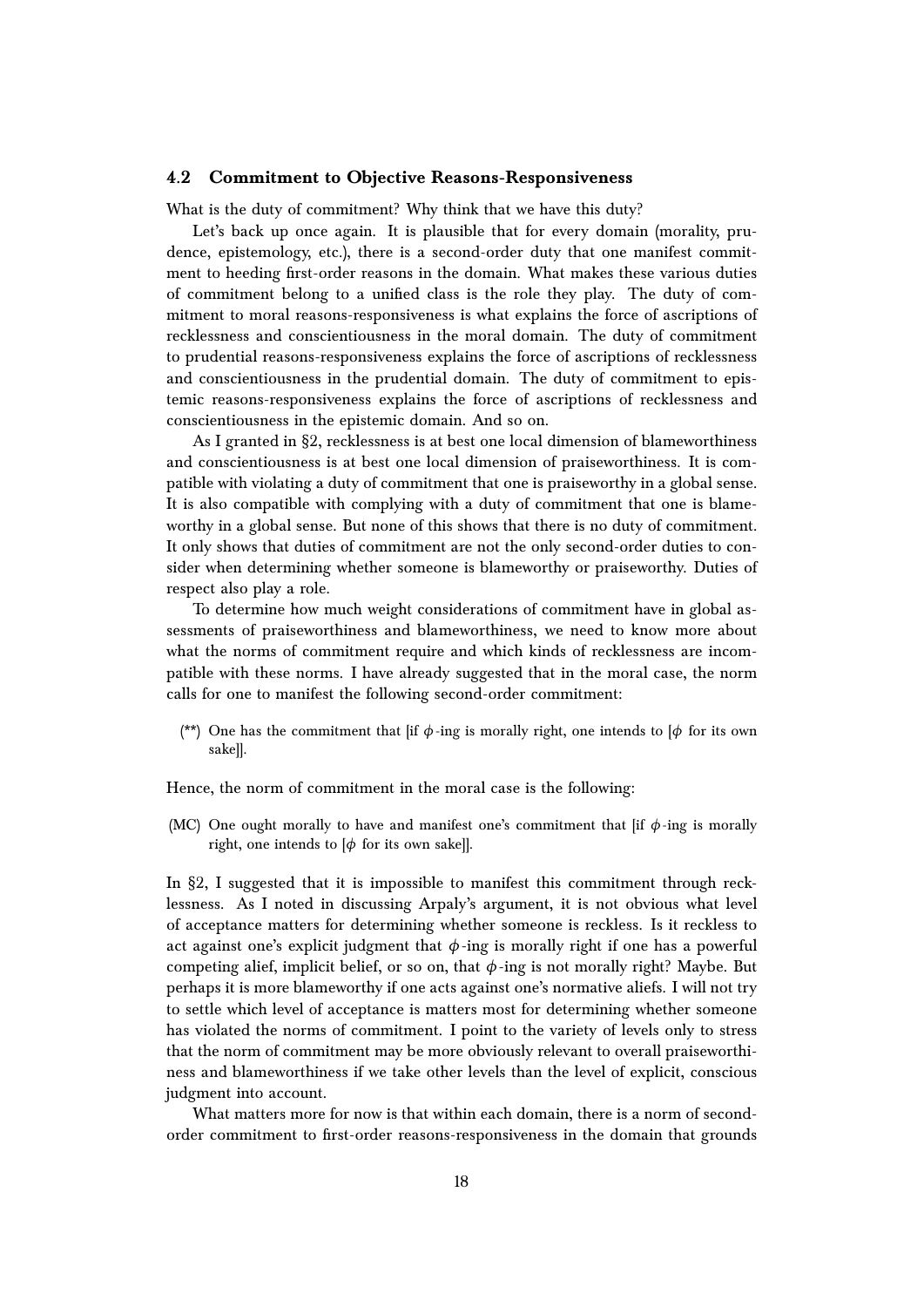assessments of recklessness and conscientiousness in the domain. Given this point, it is easy to argue for premise (1) in the Commitment Argument in the same way in which we argued for premise (1) in the Respect Argument.

Of course, it would be simpler to claim that there is no norm of commitment to objective reasons-responsiveness beyond particular norms of commitment in particular domains. But parsimony only yields a reason to reject such a norm if there are no appraisals whose force we need such a norm to explain. There are some. There is such a thing as recklessness from the point of view of overall reason. There is nothing reckless from the point of view of overall reason about someone who judges that it is morally wrong to  $\phi$  and who intends to  $\phi$  if this person also believes that the norms of morality are not really normative. To determine whether someone is reckless from the point of view of overall reason, we need to attend to this person's views about what she has overall reason to do. What is recklessness from the point of view of overall reason? "Recklessness from the point of view of overall reason" is just another name for the canonical form of structural irrationality: namely, akrasia.

Conversely for conscientiousness. If one thought at every level that commonsense morality is not normative, it would hardly manifest conscientiousness if one did what one believed commonsense morality required anyway because one thought commonsense morality required it. To determine whether one is conscientious full-stop, we need to attend to one's views about what one has overall reason to do and how these views affect one's decisions or thoughts. What is conscientiousness full-stop? "Conscientiousness full-stop" is just another name for the canonical example of structural rationality: namely, enkrasia.

So there are appraisals whose force we need the norm of commitment to reasonsresponsiveness *simpliciter* to ground. That is a good reason to think that there is a norm of commitment to reasons-responsiveness *simpliciter*.

We could have arrived at this conclusion on other grounds. We will fail to fully describe normative reality if we simply describe what the various normative domains require. Perhaps the most important normative facts are facts about how the reasons from various domains weigh up to yield facts about what there is overall most reason to do. We should expect there to be corresponding appraisals that turn on what there is overall most structural apparent reason for a particular agent to do and how well the agent is responding to these structural apparent reasons. These appraisals need to be backed by a norm of commitment just as much as appraisals of conscientiousness, hypocrisy, and recklessness within particular domains need to be backed by domainrelative norms of commitment.

### **4.3 Being Enkratic and Meeting the Duty of Commitment**

So much for a defense of premise (1) in the Commitment Argument. Premise (2) in the Commitment Argument is more straightforward than premise (2) in the Respect Argument. It is clear that one can manifest one's commitment to norm-responsiveness without conforming to the norm to which one is manifesting commitment, so long as that non-conformity was unexpected. I can manifest my commitment to driving legally by always driving in the ways that I believe to be legally permitted. But sometimes I might be mistaken about what is legally permitted. The speed limit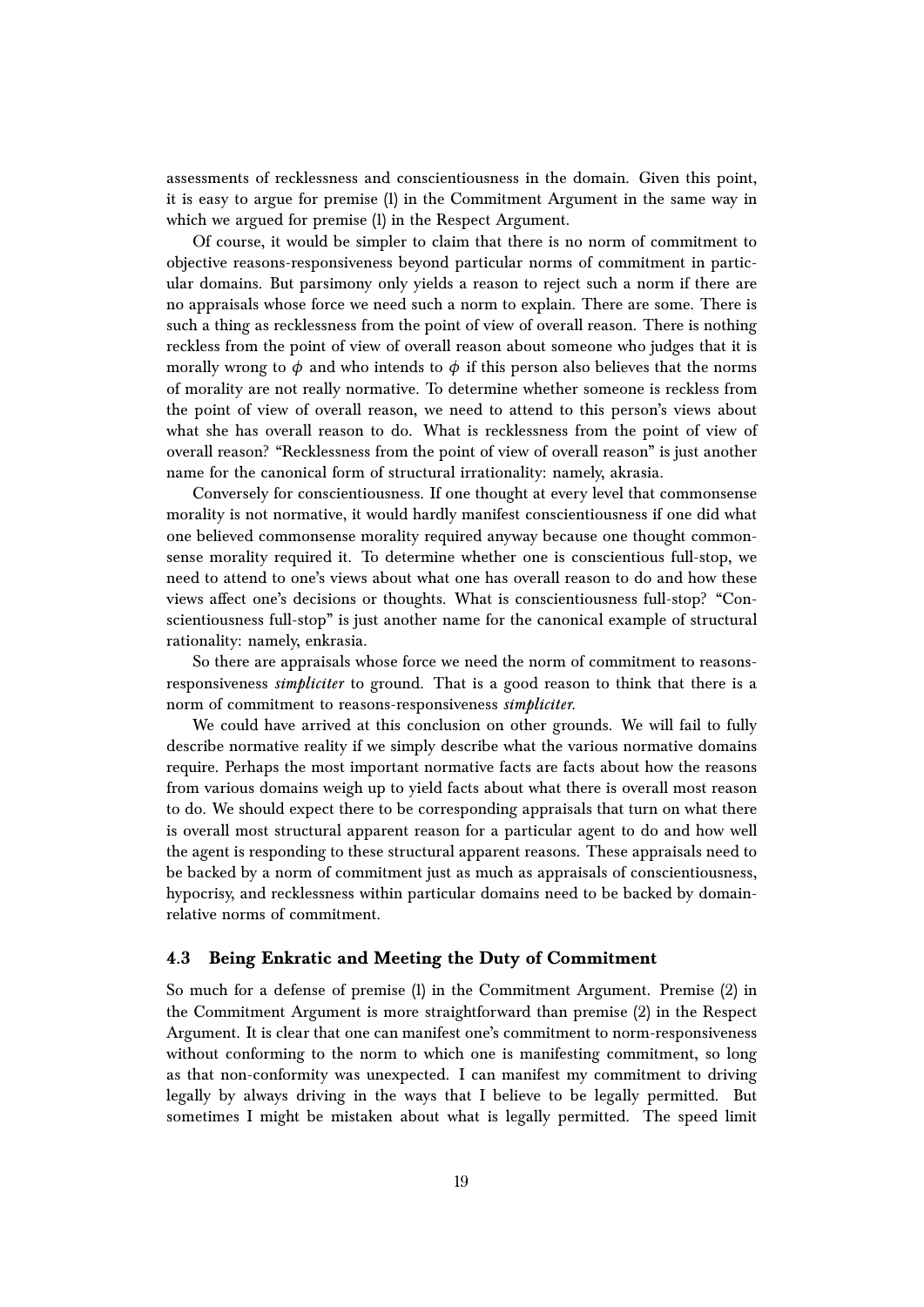might change without my receiving any notice. So manifesting my commitment may not guarantee that I am in fact driving legally.

If conformity is not required for one to manifest commitment to a norm, what is required? The obvious answer is that what is required is that (i) one be so disposed that if there are decisive structural apparent reasons relative to the norm to *φ*, one *φ*s, and (ii) one manifest this disposition. But one has to be enkratic with respect to the norm to meet these conditions. The norm to which one is manifesting commitment when one satisfies enkratic requirements is the norm of objective reasons-responsiveness. Hence, satisfying enkratic requirements is the way to fulfill the duty of commitment to objective reasons-responsiveness.

### **4.4 Some Worries about (4) Addressed**

I turn to address some worries about premise (4) in the Commitment Argument. One worry about this premise stems from the thought that it is usually possible to remove the pressure of a structural apparent reason by dropping the belief that generates it. If so, how can an apparent reason to  $\phi$  together with the duty of commitment ever provide one with an objective reason to *φ*?

The question rests on a confusion. If there is a duty to  $\phi$  when one  $\psi$ s, then if one is  $\psi$ -ing, there will be a reason to  $\phi$ . The fact that the existence of this reason is conditional on one's  $\psi$ -ing does not show that it is not a reason. There is some reason to speak French when in France. If one is in France, one could leave and thereby escape the pressure to speak French. But given the reason that exists, one does have a reason to speak French as long as one remains in France. That this reason would cease to exist when one leaves France does not mean that it is not there when one is in France. Since we are granting that there is a duty to manifest reasons-responsiveness, we have an answer to the worry.

But what if the best way of understanding structural apparent reasons is the widescope way, as I myself find plausible when the appearances are doxastic? Aren't we then committing the fallacy of detachment?

While there is a fallacy of detachment in the case of wide-scope all-thingsconsidered *oughts*, there is no obvious fallacy of detachment for wide-scope *reasons*. Yes, it does not follow from the claim that one all-things-considered ought to  $\phi$  if one  $\psi$ s] and the claim that one is  $\psi$ -ing that one all-things-considered ought to  $\phi$ . Perhaps one should not be  $\psi$ -ing. But even if one should not be  $\psi$ -ing, it could be true that there is a serious—just outweighed—reason to *φ*.

Plausibly, a reason remains: one would be meeting the duty of commitment by *φ*-ing. It would be better if one dropped the belief and avoided meeting the duty of commitment in this way. But the fact that one would be meeting the duty of commitment by *φ*-ing is a serious reason anyhow, even if it is outweighed by whatever overwhelming reason there might be not to  $φ$ . This is not to say that the duty of commitment is less stringent than whatever overwhelming reason outweighs the detached reason: that detached reason will not have the deontic force of the duty of commitment that generates it because heeding one's belief here is not *necessary* for meeting the duty, but just *sufficient*.

What if the belief is unalterable? Here it is false that heeding the belief will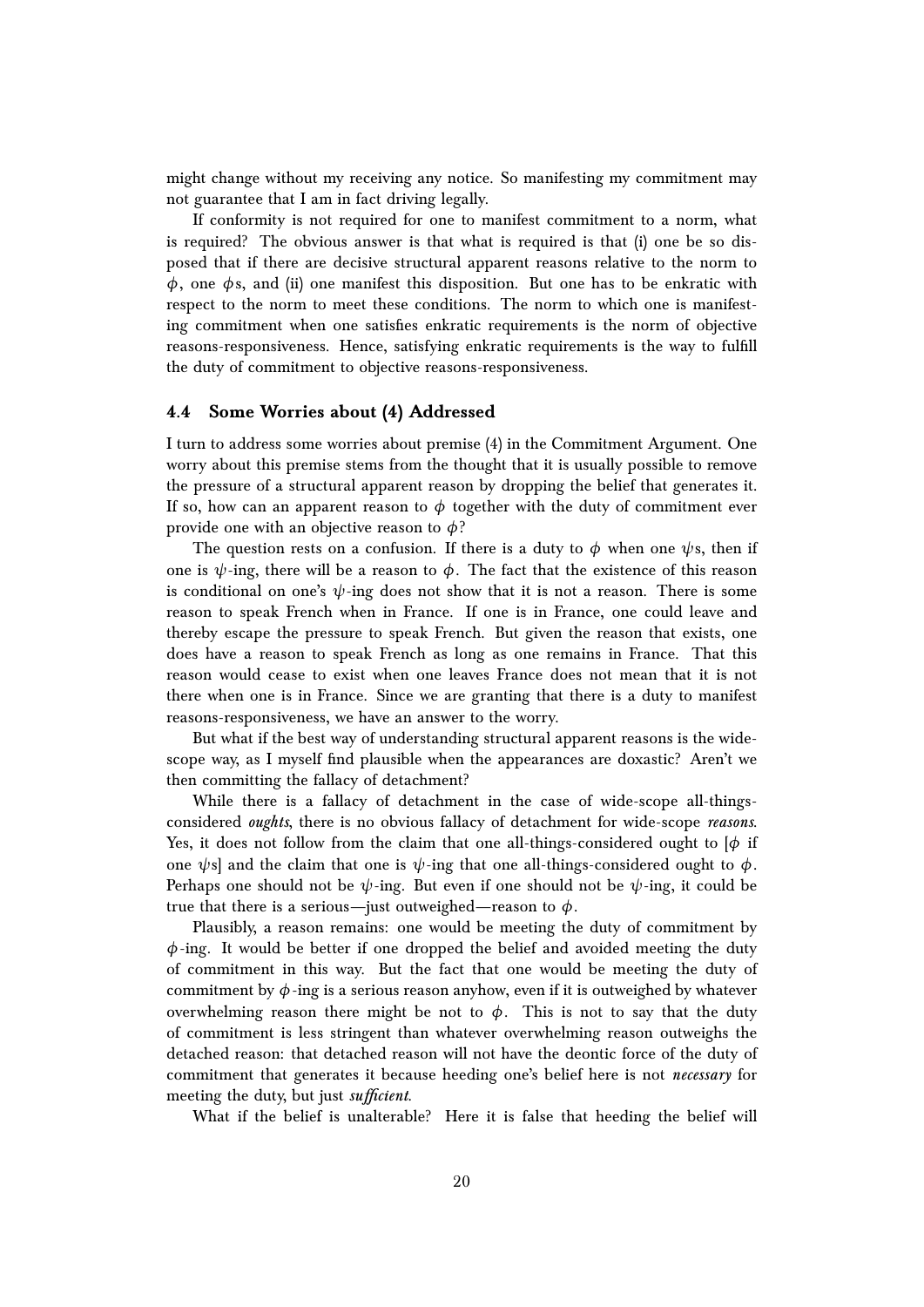necessarily facilitate manifesting commitment. Suppose you have a compulsive belief that you have conclusive reason to wash your hands 100 times after eating tomatoes. You are aware that it is a compulsive belief, but you cannot get yourself to drop it. I cannot see that heeding this belief would be a way to manifest commitment to reasons-responsiveness. This fact does suggest that the norm of commitment does not vindicate an *unrestricted* version of Enkrasia on which you are rationally required to heed your belief that you ought to  $\phi$  by  $\phi$ -ing even when that belief is itself structurally irrational. But we should reject that version.

What if the belief is unalterable but not structurally irrational?<sup>[28](#page-20-0)</sup> I find it hard to see how a belief could be unalterable but structurally rational. For if this belief is unalterable, it would not change in the face of any structural apparent reasons to the contrary. Even if it is not structurally irrational, this belief is not structurally rational. But we do not need to vindicate an unrestricted form of Enrkasia on which we ought rationally to heed beliefs that are not structurally rational. These cases of unalterability are simply arguments against such an unrestricted form of Enrkasia.

# **5 Can Commitment and Respect Conflict?**

As far as I can see, the Respect Argument and the Commitment Argument work. One might wonder how the two duties—the duty of commitment and the duty of respect—interact. Can these duties conflict?

We can consider two different sorts of cases that might suggest that they can conflict. In both, the substantive apparent reasons disfavor  $\phi$ -ing. In Case 1, you also believe that there is decisive reason to  $\phi$ , where this belief is itself structurally rational. In Case 2, by contrast, you have not formed the belief that there is a decisive reason to  $\phi$ . But it does seem to you in the non-doxastic sense that there is decisive reason to  $\phi$  and there are no seemings to the contrary.

In Case 1, the duty of commitment is neutral on whether heeding your belief or abandoning that belief is what you ought to do. The duty of commitment does give you a serious reason to heed your belief. But it gives you an equally serious reason to abandon your belief if you can do so rationally. Both are ways to manifest commitment to reasons-responsiveness, and so the duty of commitment doesn't decide which way you should go.<sup>[29](#page-20-1)</sup> So, here there is no conflict between the duties of respect and commitment if you can drop your belief rationally.

Could you drop your belief rationally in every case of this form (assuming your belief is alterable)? You could if you could drop your belief for some sufficient apparent reason. But it is plausible that if the substantive apparent reasons disfavor *φ*-ing, you have a sufficient apparent reason to abandon your belief. For these substantive apparent reasons are *also* apparent evidence against your belief. You can respond to this apparent evidence by dropping your belief without manifesting a lack of commitment to reasons-responsiveness.

<span id="page-20-1"></span><span id="page-20-0"></span> $^{28}$ Setiya (2007) and Schroeder (2009) draw attention to these cases.

<sup>29</sup>*Pace* Kolodny (2005), it is false that the fact that this alleged duty doesn't single out a course of action entails that it is not really a duty. If the building is about to explode, you have a prudential duty to leave it. This duty leaves open which door you should take.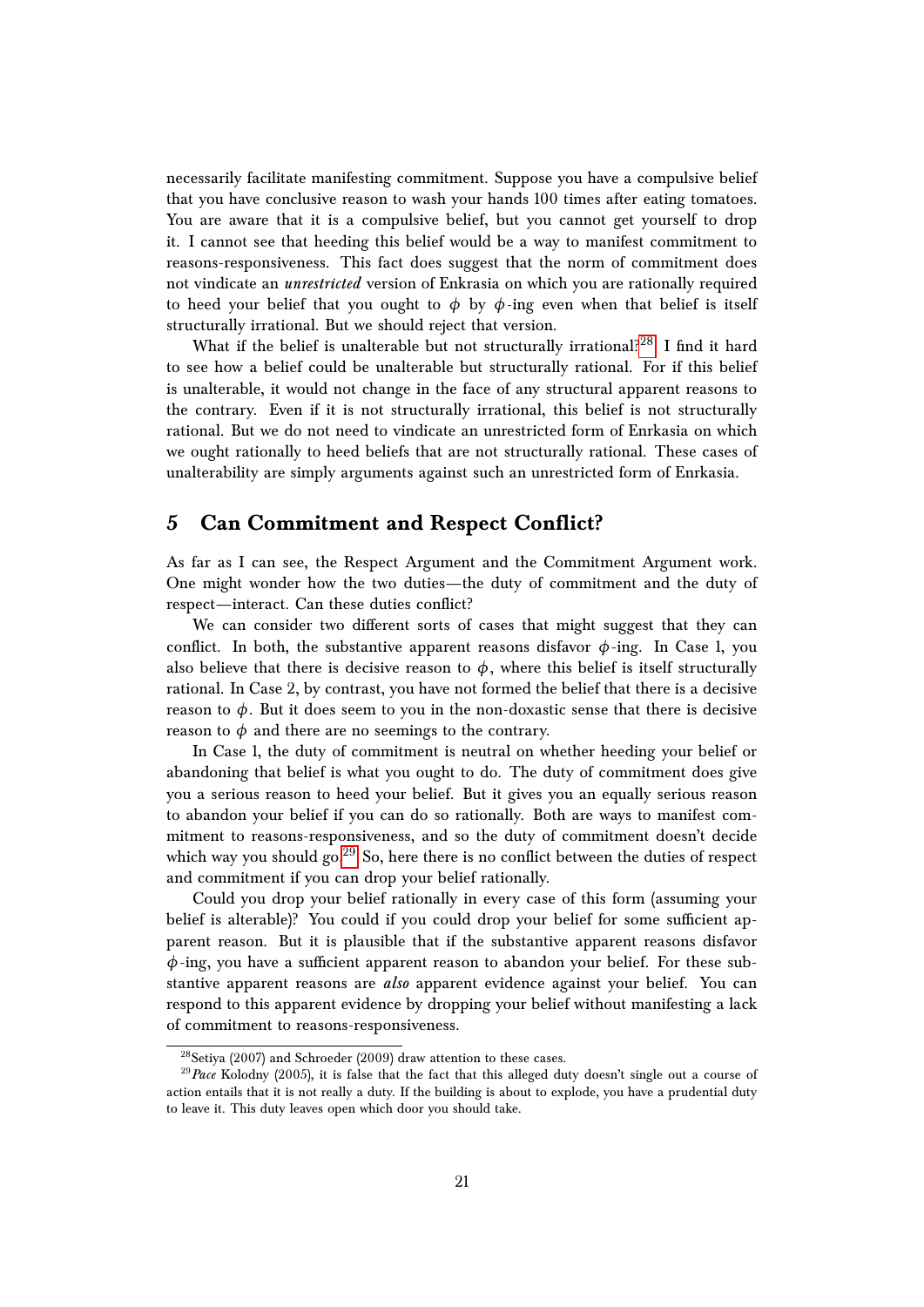Consider a simple example to see the plausibility of this claim. You are working under the assumption that you must stay in your office to finish practicing your talk. A fire alarm sounds and it becomes clear that the building is on fire: you can smell smoke, you can see the reflection of dancing flames on your door, and you can hear your colleagues screaming. The substantive apparent reasons count against your staying in your office. But suppose you were so absorbed in preparing your talk that it takes you a moment to process the appearances: you do not instantly revise your belief that you must stay in your office. It is clear that once you process what appears to be happening, you can rationally abandon your belief that you must stay in your office: there is no irrationality in that transition at all. You thereby manifest no lack of commitment to reasons-responsiveness.

The crucial features of this case will be present in any specification of Case 1: for if the substantive apparent reasons disfavor  $\phi$ -ing, you can treat them as evidence against your old belief that you must *φ* without manifesting a lack of commitment to reasons-responsiveness.[30](#page-21-0) So, Case 1 is not a case of conflict.

What about Case 2? This case may seem trickier because non-doxastic seemings cannot be rationally revised. This feature of Case 2 might make it appear like a case in which conflict will be inevitable. But this appearance is misleading.

Consider a variation on the last example to see why. Suppose that you earlier reflected on what you must do and it non-doxastically seemed to you that you must keep practicing your talk in your office. This seeming made it rational for you to believe that you must press on. The seeming continued to burn in your mind as you worked—a visceral manifestation of your drivenness. Now things proceed as before: a fire alarm sounds, smoke billows in the hallway, your colleagues wail, etc., but it takes you a moment to process these facts. If practicing the talk matters a lot, your visceral side might sustain the seeming that you must keep practicing. That seeming might make you angry about the fire. But you can *dismiss this seeming as misleading* on the basis of the newly registered apparent facts and form the belief that you now must leave your office on the basis of them. You can do this without any irrationality.

Here is a natural way to think about what is happening here. When there are no seemings to the contrary, the seeming that you have decisive reasons to  $\phi$  exerts strong rational pressure to  $\phi$ . But it does that in an indirect way: namely, by making it rational for you to believe that you have decisive reasons to  $\phi$ , where the fact that it is rational for you to believe that you have decisive reasons to  $\phi$  then generates rational pressure to  $\phi$ . However we label the pressure to  $\phi$ , it is clear that it can be undercut when there is a stream of new apparent evidence against the belief that you have decisive reasons to  $\phi$ : these seemings then generate rational pressure to dismiss the earlier seeming as misleading. Because the rational pressure to  $\phi$  exerted by the original seeming can be undercut in this way, the seeming that you have decisive reasons to  $\phi$  does not corner you into  $\phi$ -ing.

The crucial features of this case will be present in any specification of Case 2: if the substantive apparent reasons disfavor  $\phi$ -ing, you can use these apparent reasons as reasons to dismiss the seeming that you ought to  $\phi$  as misleading. So, Case 2 is not a case in which the duties of commitment and respect conflict. Since Cases 1

<span id="page-21-0"></span> $30$ At any rate, I think this will be true on the best theories of substantive apparent reasons, such as Whiting (2013)'s.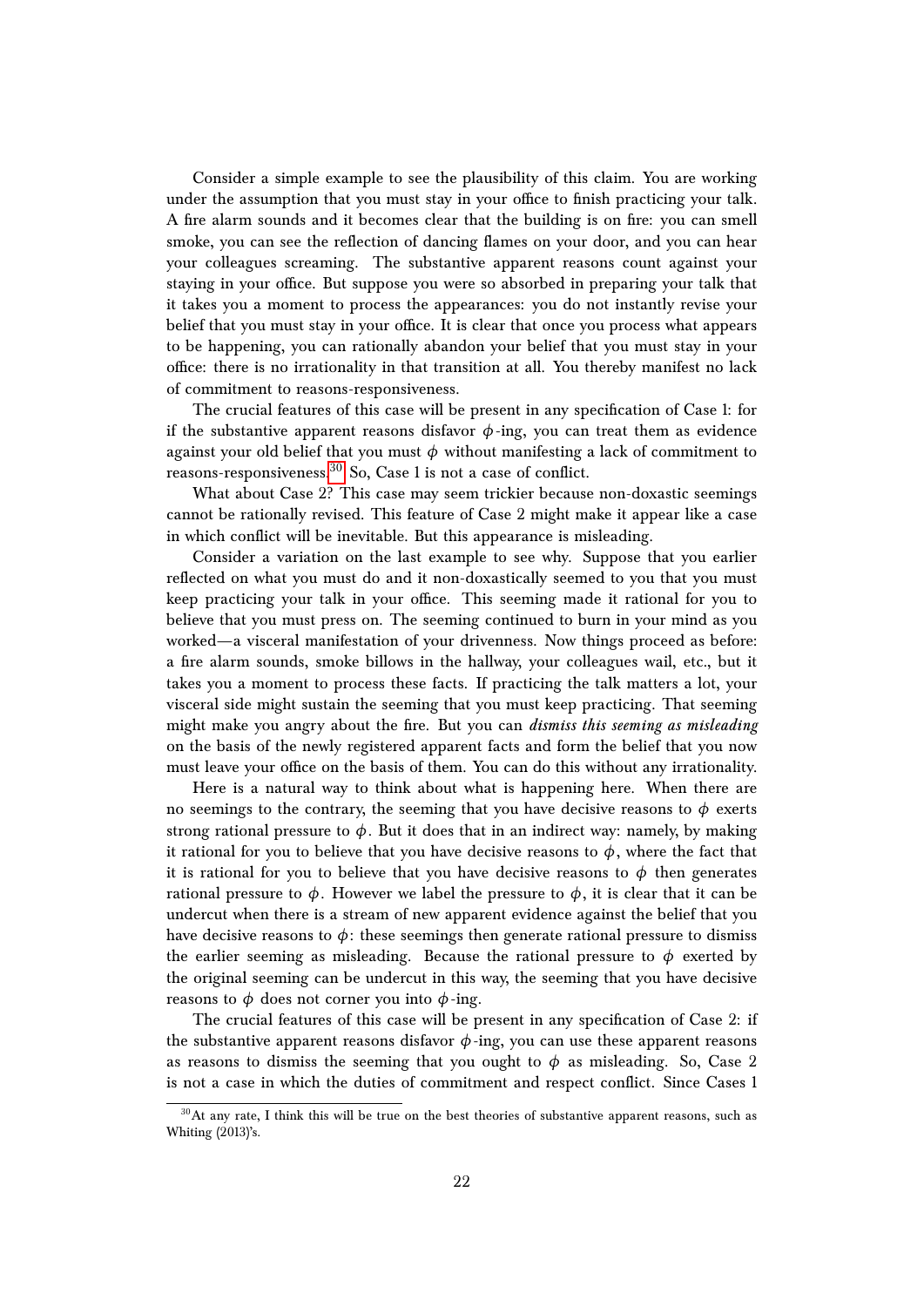and 2 are the relevant cases to consider in determining whether the duties conflict, I conclude that the duties do not conflict.

While these duties do not conflict, the duty of respect takes a kind of priority. When the appearance that one has decisive reason to  $\phi$  is doxastic, the duty of commitment is neutral on whether one *ought* to respond to this appearance by intending to  $\phi$  or by dropping one's belief that one ought to  $\phi$ . One has to consult the duty of respect. In this way, the duty of respect takes the driver's seat.

But the priority of respect is not a priority in normative strength but rather a priority in order. The duty of commitment does not decide which way one should go. So if one learns that one is violating a duty of commitment, one must consult the duty of respect to figure out which way to go. That does not mean that the duty of commitment is weaker than the duty of respect. So the normativity of structural rationality is not weaker than the normativity of substantive rationality.

These points give us a more satisfying response to alleged cases of rational akrasia. Suppose we take Huck to believe with full sincerity that turning Jim in is the wrong thing to do at the time of action. The rational thing for Huck to do would be to exploit the array of apparent reasons he has to drop this belief after his "perceptual shift". This is a fine way to bring himself into conformity with the norm of commitment. If he does not do this, we can criticize him on two grounds: (1) he fails to manifest respect for reasons in maintaining this belief, and (2) he manifests insufficient commitment to reasons-responsiveness if his belief that turning Jim in is the wrong thing to do is a sincere belief. But (2) does not imply that he must remedy the failure of commitment by heeding the belief.

# **6 Objections Answered (and Desiderata Clarified)**

Having finished sketching and directly defending my view, I turn to answer some objections. In doing so, I will clarify some familiar but unclear desiderata on an account of the normativity of rationality and show that my account satisfies them.

# **6.1 What about Stringency?**

It is often said that a satisfactory account of the normativity of rationality must explain its apparent *stringency*. Of course, rationality can issue in requirements even if it is not robustly normative, just as etiquette can. So there is a trivial way in which any theory can predict stringency: it can predict that rationality issues in requirements. But that is not the relevant kind of stringency. The thought is rather that if rational requirements have real force, this force must be stringent.

One might think my view cannot explain this intuition. My view was supposed to explain the objective normativity of substantive apparent reasons. But surely I cannot deny that the substantive apparent reasons might rationally require one to refuse to do something that there is overwhelming objective reason to do. For example, all the appearances might suggest that the glass is filled with poison when it is in fact filled with an elixir that will cure all my ills. Here it would be irrational for me to drink from the glass even though there is overwhelming objective reason for me to drink from the glass. If so, how can I claim that we have anything more than a trivial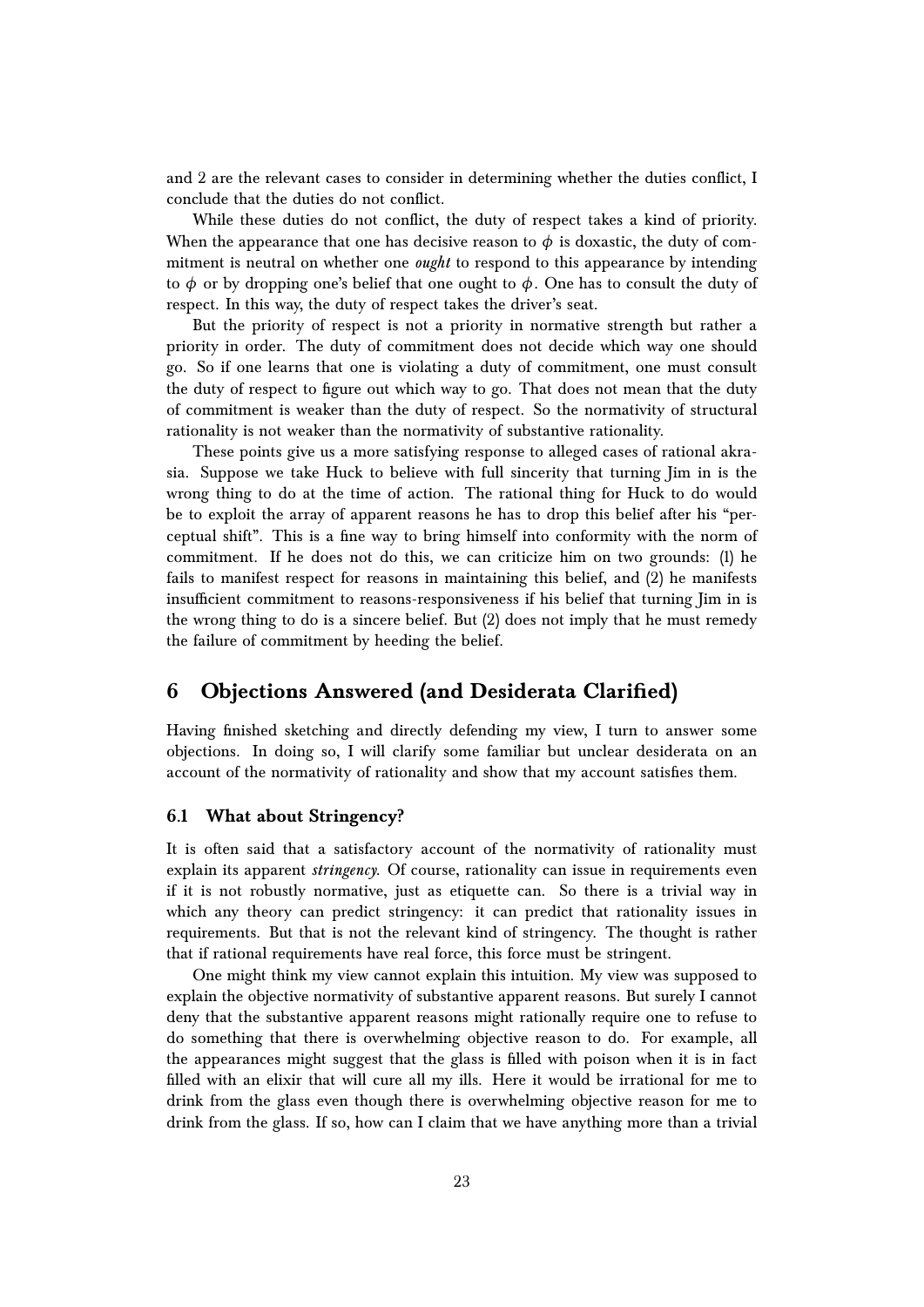objective reason to drink from the glass?

*Reply*. The apparent force of this objection rests on assumptions about stringency that everyone should reject. The objection also gets the dialectic wrong. *Everyone* should think (i) that there are some narrow scope rational pressures (viz., substantive apparent reasons), (ii) that the puzzle about the normativity of rationality extends to these pressures, and (iii) that these pressures can be outweighed by unapparent objective reasons. So, everyone must agree that there can be a stronger objective reason to do what substantive rationality requires us not to do. If so, stringency *obviously* cannot be understood as the objection assumes.

More specifically, the following cannot be the right way to understand objective stringency if substantive rational requirements have objective stringency:

*Stringent*  $\rightarrow$  *Conclusive*: If a norm has objective stringency, then there are conclusive objective reasons to comply with this norm.

What could stringency involve, if not backing by conclusive objective reasons?

My answer will rely on three suggestions: (1) there are independent illustrations of stringent objective norms that can be objectively outweighed, (2) we have good reason to treat the norms of respect that give force to charges of blameworthiness in particular domains as further illustrations, and (3) all the crucial points about these norms extend to the norms of respect that give force to charges of irrationality. The norms of respect that underpin blameworthiness show that the puzzle about stringency is more general than is often supposed. But the puzzle is resolvable once we see that there is a familiar category of the strict-but-outweighable of which norms of respect are an illustration.<sup>[31](#page-23-0)</sup>

The duty to keep one's promises provides support for (1). Consider an example from Shpall (2014: 159). Imagine that Obama promises to repeal a law but fails to even try to keep this promise. Even if there were stronger objective reasons to keep the law in place, Obama gives us sufficient grounds for a complaint. This complaint cannot be grounded merely in some slack, trivial reason. After all, there is some slack, trivial reason for Obama to give every American a free ice cream cone. But if he ignores this reason, no one can lodge a similar complaint. The natural conclusion is that there is such a thing as the strict but outweighable. The slack/stringent distinction is not the same as the outweighable/conclusive distinction. Dancy's distinction between peremptory and enticing reasons provides one way to understand this. An older way is to think that it is possible to have a duty to  $\phi$  even if there are stronger objective reason not to  $\phi$ .

We already have the key to understanding what this distinction is tracking. It is staring at us in the description of the case: it is proper to *fault* Obama for failing to try to fulfill his promise even if there are sufficient reasons not to fulfill it, but improper to fault him for not even trying to give every American a free ice cream cone given that there is stronger reason not to bother. More generally:

<span id="page-23-0"></span><sup>&</sup>lt;sup>31</sup>Cf. Lord and Maguire (forthcoming). Shpall (2014: 158-161) gives great examples that I will mention, though I do not accept his diagnosis of these examples.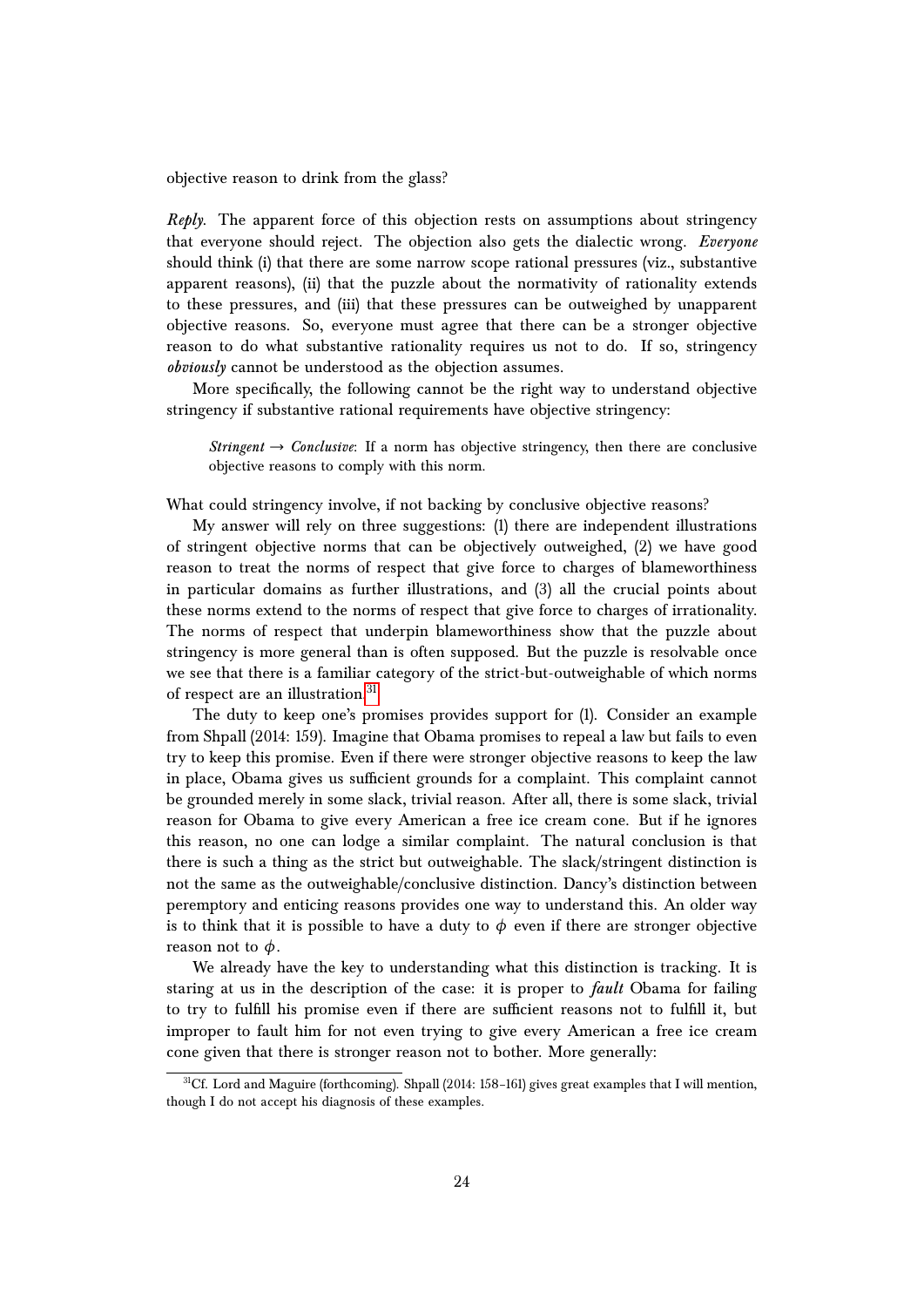*Stringent*  $\rightarrow$  *(Apparent*  $\rightarrow$  *Faultworthy)*: If a norm has objective stringency, then if it appears that one can only heed that norm by  $\phi$ -ing and one fails to  $\phi$ , it is proper to fault one for failing to *φ*.

This constraint on stringency poses no problem for my view. Indeed, it coheres perfectly with my view. I held that the duties that underpin blameworthiness and praiseworthiness are duties of respect. I held that a more general duty of respect for objective reasons underpins blameworthiness/praiseworthiness in the court of overall reason, which is just the same thing as irrationality/rationality. If so, my view explains the stringency of rational requirements.

Duties of respect afford examples of the stringent but outweighable of a piece with the example given by the duty to keep one's promises. Indeed, they ought to be the canonical illustrations of this kind of stringency, since they are the fundamental grounds of fault. Since I have already argued that we need a duty of respect for objective reasons to back assessments of blameworthiness/praiseworthiness in the court of overall reason, we can extend the conclusion and claim that the rational norms grounded by this duty of respect have the same kind of stringency.

This is the best we can do to vindicate the objective stringency of rational norms, given that one can be required by these norms to do something that there is not conclusive objective reason to do. If objective stringency is a datum, it should also be a datum that it doesn't entail objective conclusiveness. A natural way to rethink stringency undermines the objection.

### **6.2 But Isn't Bootstrapping Impossible?**

Another important objection to consider is a simple one. We had the intuition that bootstrapping is impossible. My account, however, seems to license bootstrapping. How is this not a *reductio* of the account?

*Reply*. My strategy for replying to this objection will resemble my strategy for replying to the last objection. I agree that it is a desideratum on an account of the normativity of rationality that it not vindicate bootstrapping. I disagree, however, that my account vindicates bootstrapping when we properly understand what bootstrapping involves and why it is objectionable.

What does bootstrapping involve and why is it objectionable? The literature is not as clear about this as one would like. Sometimes it is claimed that if an account predicts that the belief or appearance that one has a strong reason to  $\phi$  gives one a strong reason to  $\phi$ , the account thereby vindicates bootstrapping. But it is implausible that this is all that bootstrapping involves. Many people in epistemology think that apparent evidence about the quality of one's evidence can significantly affect what it is rational to believe at the first order. It is hard to see how that alone legitimates bootstrapping.

The real worry about bootstrapping is that you can get yourself to have a sufficient reason to  $\phi$  simply in virtue of making it seem to yourself that you have a strong undefeated reason to  $\phi$ . That is a worry about more than the weak transparency thesis I defended. To put this more sharply, a better way to think about what is involved in licensing bootstrapping is this: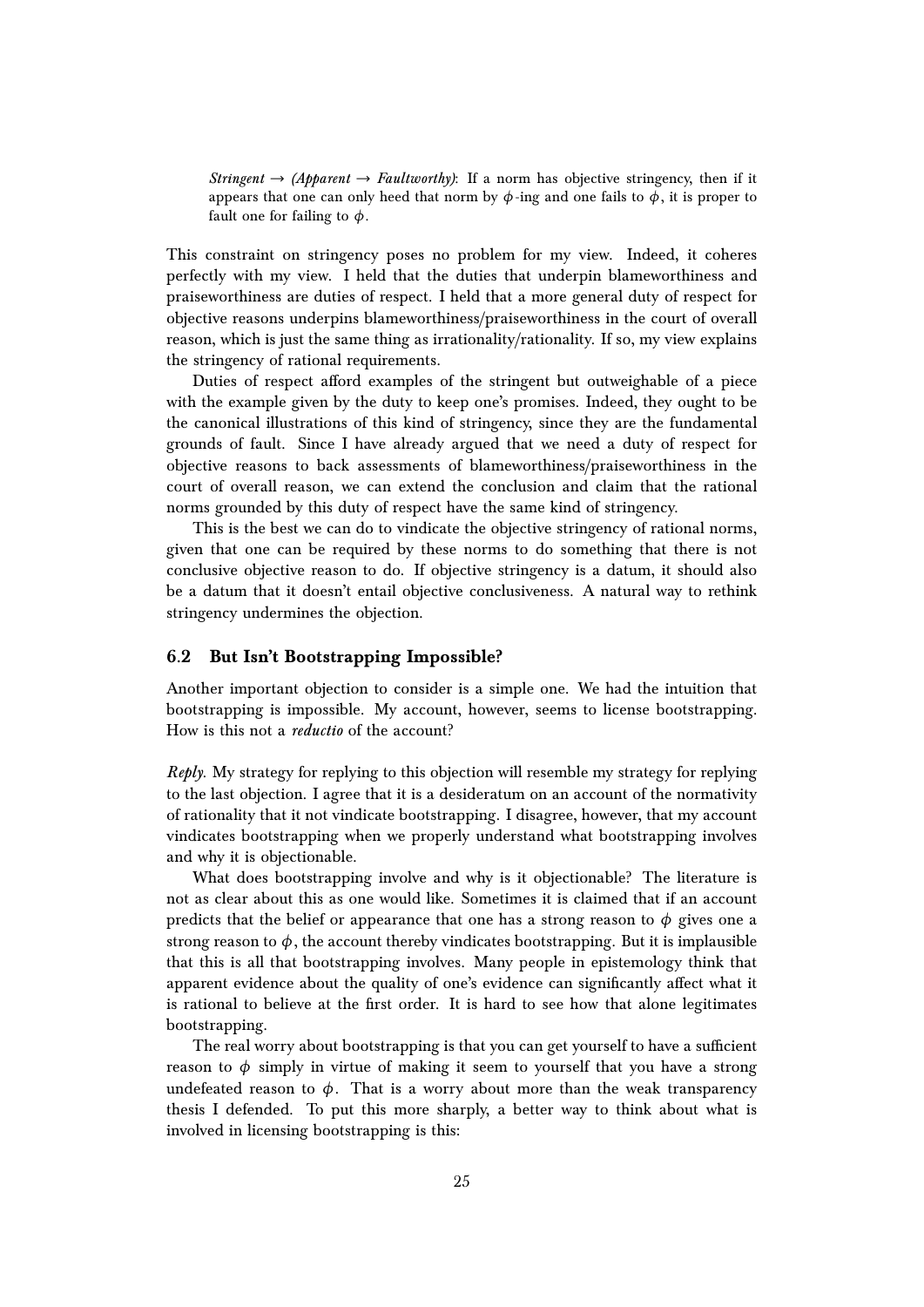An account licenses bootstrapping only if it predicts that:

- 1. the sheer fact that it seems to you that you have a strong undefeated reason to  $\phi$ is a strong undefeated reason to  $\phi$ , on the basis of which you can justifiably  $\phi$ , with the result that
- 2. if you make it seem to you that you have a strong undefeated reason to  $\phi$ , you can go on to justifiably *φ*.

If this is right, my account does not vindicate bootstrapping for several reasons.

First of all, a defender of my account can deny that you can use the sheer fact that it seems to you that you have an undefeated reason to  $\phi$  as a basis for justifiably *φ*-ing. Respect and commitment not only place constraints on what combinations of mental states are permitted, but also on how one reasons to new mental states. And it is implausible that one can manifest respect for reasons or commitment to reasons-responsiveness by intending to  $\phi$  on the basis of the sheer fact that it seems to one that one has sufficient reason to  $\phi$ . It is also implausible to think that if you delude yourself so that it seems to you that you have an undefeated reason to  $\phi$ , you are manifesting respect or commitment. There will be upstream violations of the duty of respect or the duty of commitment.

Second of all, my account does not entail that *undefeatedness* is transparent: you can believe that you have a serious undefeated reason to  $\phi$  without getting a serious undefeated reason to  $\phi$ . If your belief is not rational, the duty of respect will require you to resolve the conflict of your believing that you have decisive reason to  $\phi$  and not being moved to  $\phi$  by dropping that belief or by ignoring it in deliberation. That you would manifest commitment to reasons-responsiveness by heeding your belief does, I think, give you a serious reason to heed that belief. But I do not think this implication by itself is objectionable. This reason is not a sufficient reason. It is equally good by the lights of the commitment norm to abandon that belief if you can do so rationally or to ignore the belief in deliberation if you cannot abandon it rationally (and similarly for non-doxastic seemings).

Here is one last reason why my account does not license bootstrapping. It is not the *sheer fact* that it seems to you that you have an undefeated reason to  $\phi$  that gives you a serious reason to  $\phi$  on my view. It is rather the fact that ignoring this apparent reason would manifest relevant disrespect or lack of commitment. So my account does not predict the truth of (1).

### **6.3 How Are Norms of Respect Objective?**

One might agree that there are norms of respect that back assessments of blameworthiness and praiseworthiness both in particular domains and in the court of overall reason while wondering why we should call these norms "objective". So, why do that? And how can we square this way of talking with the common view that our conclusions about whether someone is blameworthy or praiseworthy turn on how this person is heeding her subjective obligations?

*Reply*. Let me take these questions in reverse. The last question has a simple answer: there is an objective norm that we violate *in virtue of* doing something subjectively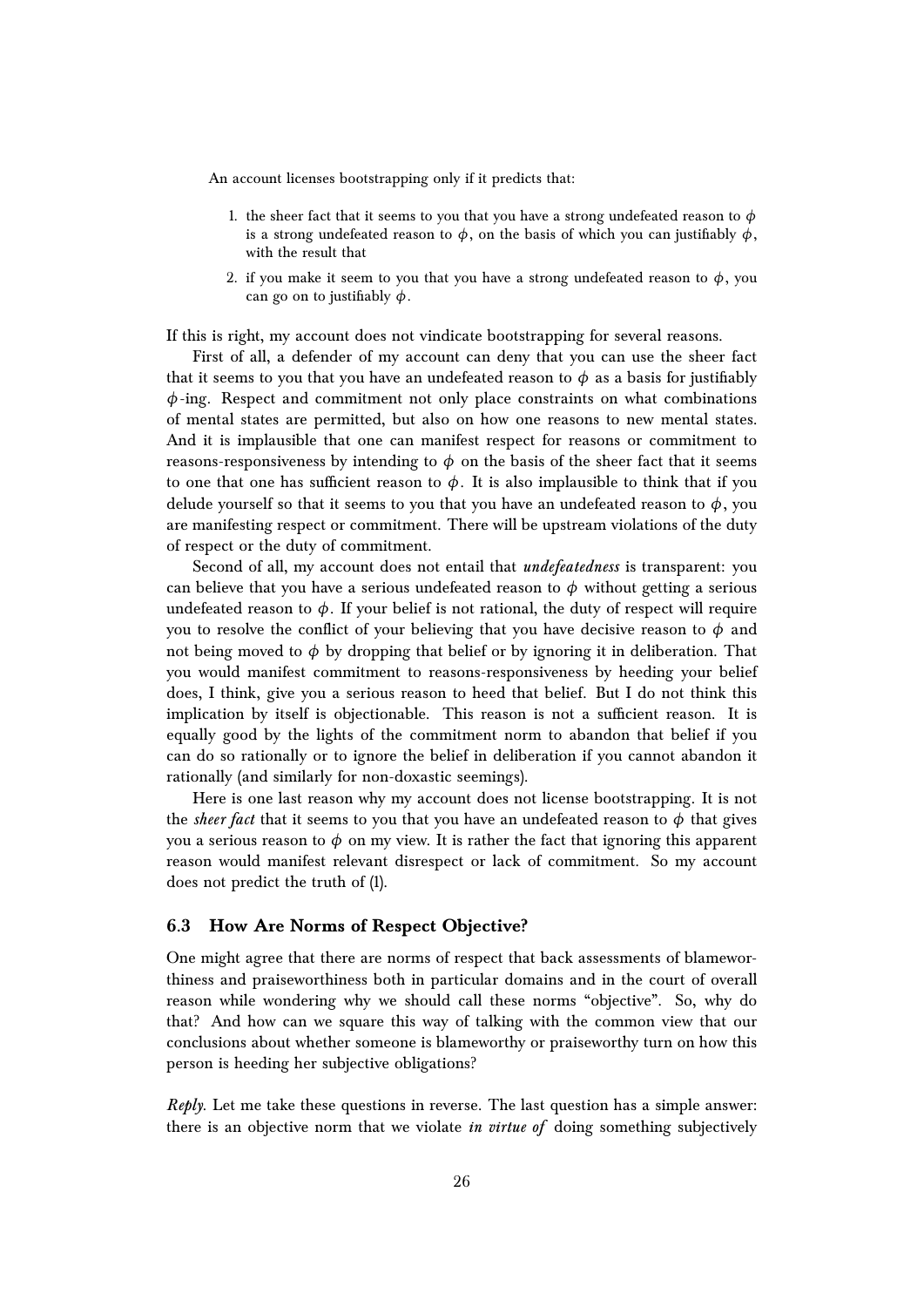wrong. It is the norm of respect. The norm of respect is the norm that makes the subjective "ought" matter. So, although it is true that we can draw conclusions about someone's blameworthiness/praiseworthiness on the basis of how well she is heeding her subjective obligations, these conclusions only have normative significance in virtue of a more fundamental objective norm.

Of course, this answer just assumes that the norm that gives force to the subjective "ought" is an objective norm. One might still wonder why that is so.

To bring out one answer, let's first consider norms of respect in particular domains. Recall the first example I gave in §2. The actual value of your relationship with Kris called for you to manifest respect for that relationship. You fail to manifest respect for that relationship if you fail to respond to the relevant apparent reasons even if the appearances are factually misleading. A similar point holds for all domain-relative norms of respect. There will be corresponding values—real, not merely apparent—that call for respect. At any rate, this will be plausible if we accept a conception of value that is not essentially teleological—e.g., one like Anderson (1993)'s or Scanlon (1998)'s, on which values are fitting objects of pro-attitudes (which include respect and commitment). But a norm that calls for the fitting response to a value is an objective norm, not a subjective norm.

Does this point still hold given the intentional inexistence displayed by respect? It does if we abandon a teleological conception of value and realize that values do not merely include states of affairs. Like Anderson and Scanlon, I would view the fitting object of any pro-attitude as a value. It is not just states of affairs and existing objects that can have value in this sense, but also the properties that make particulars valuable or confer status on them. When one exhibits respect for other people in a world where the only things that could be the relevant other people are holograms, what makes it true that one is manifesting respect for other people is that one is manifesting respect for the status that attaches to personhood. That status is not itself a particular. Nonetheless, it can be legitimately regarded as a real value if we are not working with a purely teleological conception of value. Friendship is another good example: one can manifest insufficient respect for friendship in a hologram world even if one has no actual friends. As I argued in §2, there is nothing fetishistic about these claims. None of these claims commits us to thinking that respect for particulars is an instrumental or secondary concern. None of these claims entails that caring about properties *gets in the way* of non-instrumental caring about particulars.

So, I think we have sufficient reason to regard the norms of respect within particular domains as objective. Given a non-teleological conception of value, we can naturally regard these norms as value-based. They articulate a fitting way of caring about the important if the important is understood widely (as it ought).

One might wonder how these points extend to the domain-neutral norm of respect for reasons. One answer is that the property of mattering itself matters in a derivative way. If something has the property of mattering, it is guaranteed to give us reasons. So we plausibly ought to care about what matters *by* having the commitment that if it seems to us that something underivatively matters, we care about it for its own sake. When the claim that the property of mattering itself matters is unpacked in this way, I think we can accept it as an unmysterious and non-fetishistic claim. Indeed, as I suggested earlier (following Dreier (2000)), we are already committed to believing that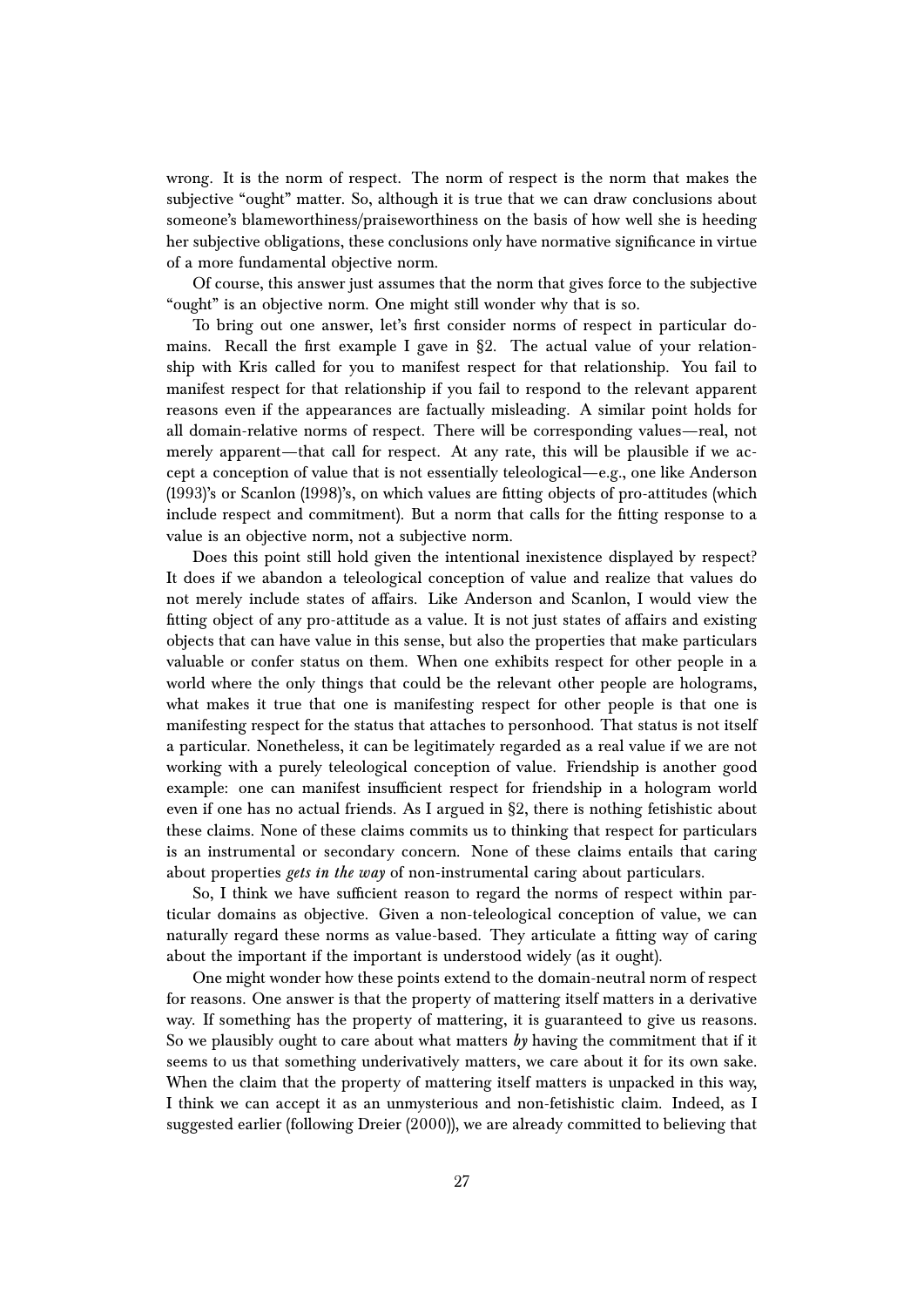the property of mattering matters if this claim is unpacked in this way. Our belief that rationality is normative is an expression of this belief. What we are doing when we respond rationally to structural apparent reasons *just is* manifesting our commitment to what matters.

# **6.4 Don't Cases Like** *Three Envelopes* **Show that Rationality Isn't about Manifesting Respect for Objective Reasons?**

Consider a familiar case:

*Three Envelopes*. Chester can choose one of three envelopes. He is correctly told by a reliable informant that there is \$800 in Envelope 1. He is also correctly told there is \$1000 in either Envelope 2 or 3, and that the envelope that lacks it is empty. But he cannot learn anything else about which might contain the \$1000.<sup>[32](#page-27-0)</sup>

Chester ought rationally to pick Envelope 1. But Chester can know that there is more objective reason to do otherwise. For he can know that either (i) there is more objective reason to choose Envelope 2 or (ii) that there is more objective reason to choose Envelope 3. After all, there is \$200 more in one of them. If this is right, how can rationality require us to manifest respect for objective reasons?

*Reply*. Manifesting respect for objective reasons requires not manifesting disrespect for objective reasons. Randomly picking one of the two envelopes carries a serious risk of getting an envelope there is no objective reason to take. Doing that would clearly manifest disrespect for objective reasons. Since \$800 provides a good enough objective reason to be such that heeding that reason manifests some respect for reasons and there no other apparent reason such that heeding it would manifest greater respect, the norm of respect recommends Envelope 1.

In other words: minimizing expected non-conformity with objective reasons is constitutive of avoiding disrespect, and maximizing expected conformity with objective reasons is constitutive of manifesting respect. If we regard maximizing expected conformity with objective reasons to be constitutive of respect for reasons, does that mean that our position simply collapses into a familiar approach? No. Until we realize that maximizing expected conformity with reasons *constitutes something further*—namely, respect for objective reasons—we are left with no explanation of why badly failing to minimize expected non-conformity with objective reasons is a mistake. We can only see that it is a mistake by seeing that it would constitute something further—namely, a failure of respect.

Often we cannot tell why something matters until we see that it constitutes something further. If we look individually at the atoms that compose a painting, it is hard to see why that collection of atoms matters. But once we realize that these atoms compose a painting, we can see why they matter: they constitute something that matters in its own right, and whose significance trickles down to give the atoms some significance. In the same way, when we see that maximizing expected conformity with objective reasons constitutes respect for objective reasons, we can see why it matters. That has been the project in this paper: by seeing that responding rationally

<span id="page-27-0"></span><sup>&</sup>lt;sup>32</sup>This formulation is from Ross (2012).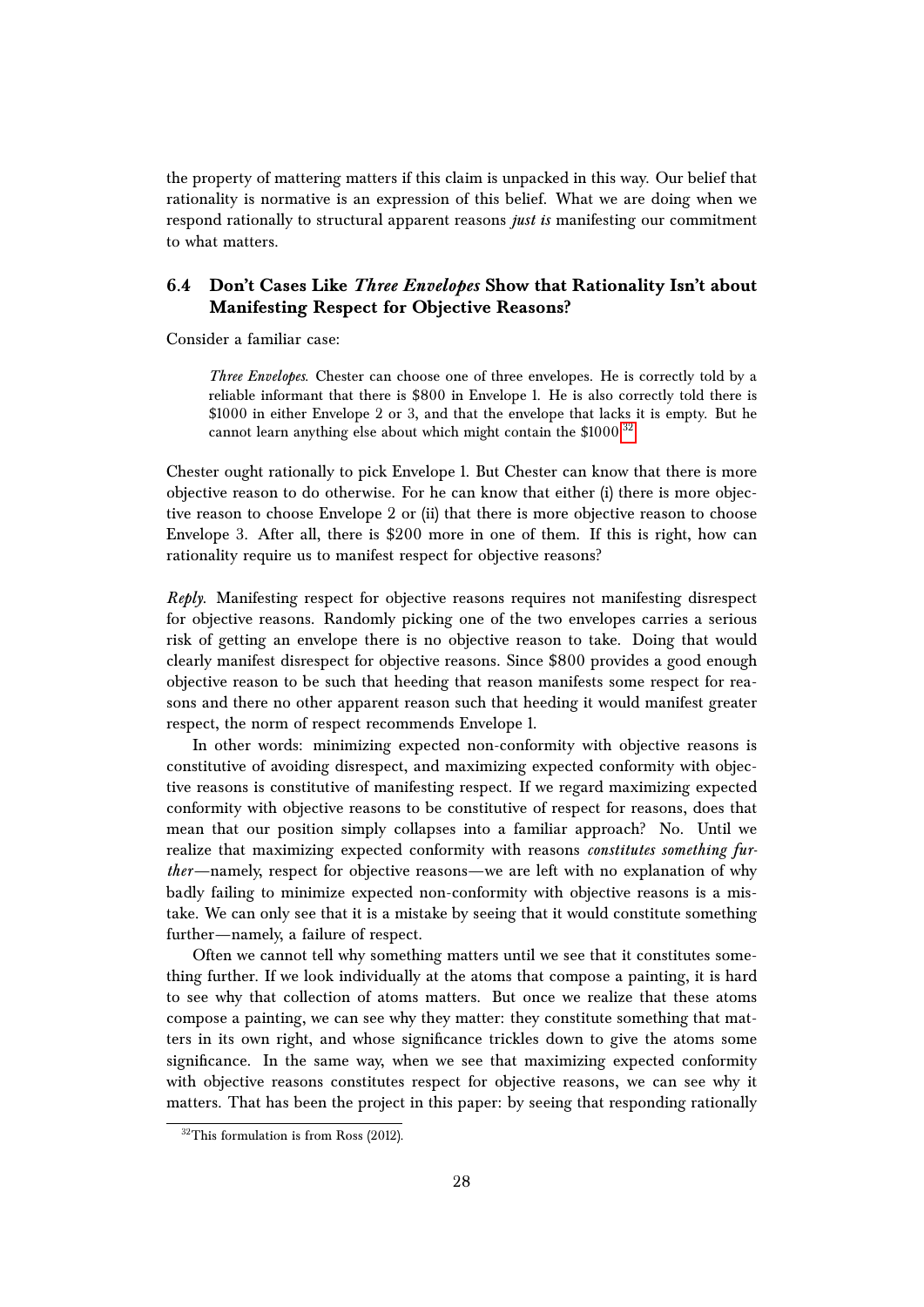constitutes responding in a way that manifests respect for objective reasons, we can see why responding rationally matters.

# **7 Taking Stock and Some Concluding Remarks**

Let's take stock. I began with a puzzle about the normativity of rationality. On the one hand, it is hard to see why apparent reasons would be an exception to the general thought that apparent Fs need not be real Fs. On the other hand, it looks like a genuine mistake simply to ignore the apparent reasons, not merely an apparent mistake. Yet it is hard to see how it could be a genuine mistake unless apparent reasons *are* an exception to the thought that apparent Fs need not be real Fs. So we have a puzzle. I observed that this puzzle is more general than the literature assumes. The generality of the puzzle gives us a reason to search for a new account of the normativity of rationality.

I then proceeded to develop a new account, which I dubbed the *Respect for Reasons Account*. I began by defending the more modest claim that for any X that calls for respect, if we do something that appears to violate one of our duties towards X, we thereby violate the further duty of respect for X. I pointed to a number of examples that lend support to this thought, and I explained why we cannot accommodate the intuitions about these cases merely by saying that someone has violated their subjective obligations. We need an explanation of why violating one's subjective obligations is a genuine mistake, not merely an apparent mistake. Positing a norm of respect provides a natural explanation.

I then argued that norms of respect do not merely accompany a limited class of moral duties, but rather are second-order duties that accompany any first-order duty in the domain. I distinguished norms of respect for moral reasons from norms of commitment to moral reasons-responsiveness, which are the norms that give force to structural moral norms (e.g., those that back assessments of conscientiousness). Following earlier writers, I showed that we can accept norms of commitment without fetishism. As I also showed, the norms of respect and commitment are not in tension, thereby addressing defenders of praiseworthy akrasia.

These arguments provided me with a local vindication in the moral domain of the thought that apparent reasons are exceptions to the independence of appearance and reality. I proceeded to generalize these arguments to apparent reasons *simpliciter*. Just as norms of respect for moral reasons and commitment to moral reasons-responsiveness underpin charges of moral blameworthiness, so norms of respect for reasons (period) and commitment to reasons-responsiveness (period) underpin charges of blameworthiness in the court of overall reason. But charges of blameworthiness in the court of overall reason *just are* charges of irrationality.

So the account shows that there are genuine norms that one is violating when one is structurally and substantively irrational. The existence of these norms entails that apparent reasons across the board are exceptions to the independence of appearance and reality. Or near enough, at any rate. The appearances can mislead us about the presence of specific reasons. But if we have an undefeated serious apparent reason, we thereby have a serious real reason. Together with norms of respect, appearances generate real reasons.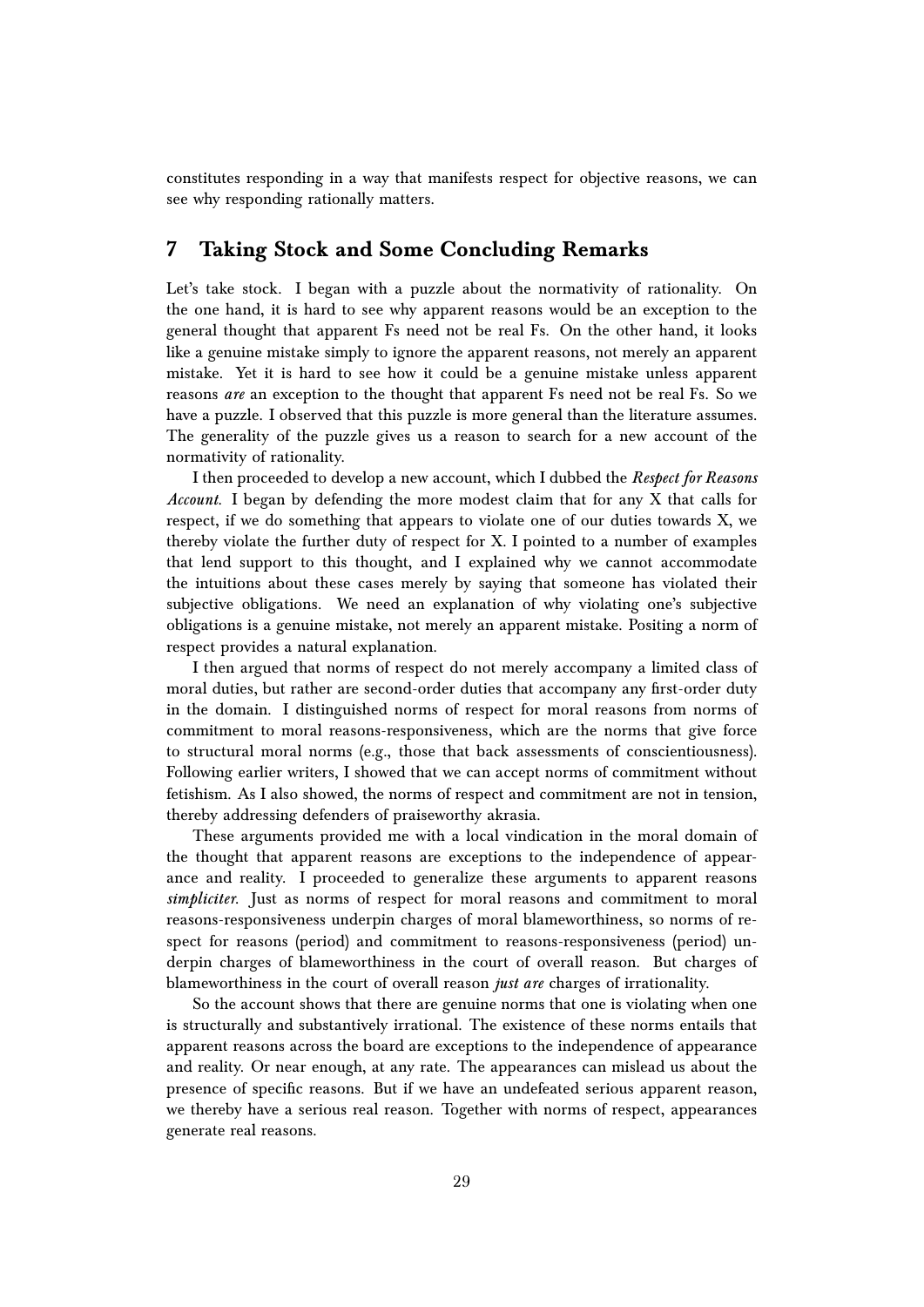I then described how my account can explain the stringency of rational requirements compatibly with the thought that there might be unpossessed objective reasons that outweigh the apparent reasons. Stringency is not conclusiveness. The peremptory character of the reasons of respect gives rational requirements all the stringency we can demand. I do not see how any account general enough to explain the normativity of substantive rationality can do better here, unless this account is combined with skepticism about the existence of unpossessed objective reasons. Apart from answering this worry about stringency, I also answered worries about how my account is consistent with the intuition that bootstrapping is impossible, and how I can claim that norms of respect are objective.

Since I have given positive arguments for my view and defended it from objections, we have sufficient reason to take it seriously. Because the account is rare among those in the literature in giving a unified explanation of the normativity of substantive and structural rationality, it ought to be taken very seriously. The literature needs to come to terms with the generality of the puzzle.

# **References**

- Anderson, E. 1993. Value in Ethics and Economics. Cambridge MA: Harvard University Press.
- Arpaly, N. 2003. Unprincipled Virtue. Oxford: Oxford University Press.
- Bengson, J. Forthcoming. "The Intellectual Given." *Mind*.
- Bratman, M. 2009. "Intention, Practical Rationality, and Self-Governance." *Ethics* 119: 411–43.
- Brink, D. O. "Moral Motivation." *Ethics* 108: 4–32.
- Broome, J. 1999. "Normative Requirements." *Ratio* 12: 398–419.
- Broome, J. 2005. "Does Rationality Give Us Reasons?" *Philosophical Issues* 15: 321–337.
- Broome, J. 2008. "Is Rationality Normative?" *Disputatio* 11: 153–71.
- Broome, J. 2013. Rationality through Reasoning. Oxford: Blackwell.
- Dancy, J. 2004. "Enticing Reasons" in Wallace, R. J., Pettit, P., Scheffler, S. and Smith, M. (eds.) Reason and Value: Themes from the Moral Philosophy of Joseph Raz. Oxford: Oxford University Press.
- Darwall, S. 1977. "Two Kinds of Respect." *Ethics* 88: 36–49.
- Darwall, S. 2006. The Second-Person Standpoint. Cambridge MA: Harvard University Press. Dougherty, T. 2012. "Reducing Responsibility." *European Journal of Philosophy* 20: 534–547.
- Dreier, J. 2000. "Dispositions and Fetishes: Externalist Models of Moral Motivation." *Philosophy and Phenomenological Research* 61.3: 619–638.
- Fogal, D. MS. "Rational Requirements and the Primacy of Pressure."
- Gendler, T. S. 2008. "Alief and Belief." *Journal of Philosophy* 105: 634–63.
- Graham, P. 2014. "A Sketch of a Theory of Moral Blameworthiness." *Philosophy and Phenomenological Research* 88.2: 388–409.
- Holton, R. Unpublished. "Inverse Akrasia and Weakness of Will."
- Huemer, M. 2007. "Compassionate Phenomenal Conservatism." *Philosophy and Phenomenological Research* 74.1: 30–55.
- Hussain, Nadeem. MS. "The Requirements of Rationality."
- Kiesewetter, B. 2011. "Ought and the Perspective of the Agent." *Journal of Ethics and Social Philosophy* 5.3
- Kolodny, N. 2005. "Why Be Rational?" *Mind* 114: 509–560.
- Kolodny, N. 2007a. "How Does Coherence Matter?" *Proceedings of the Aristotelian Society* 107:1: 229–63.